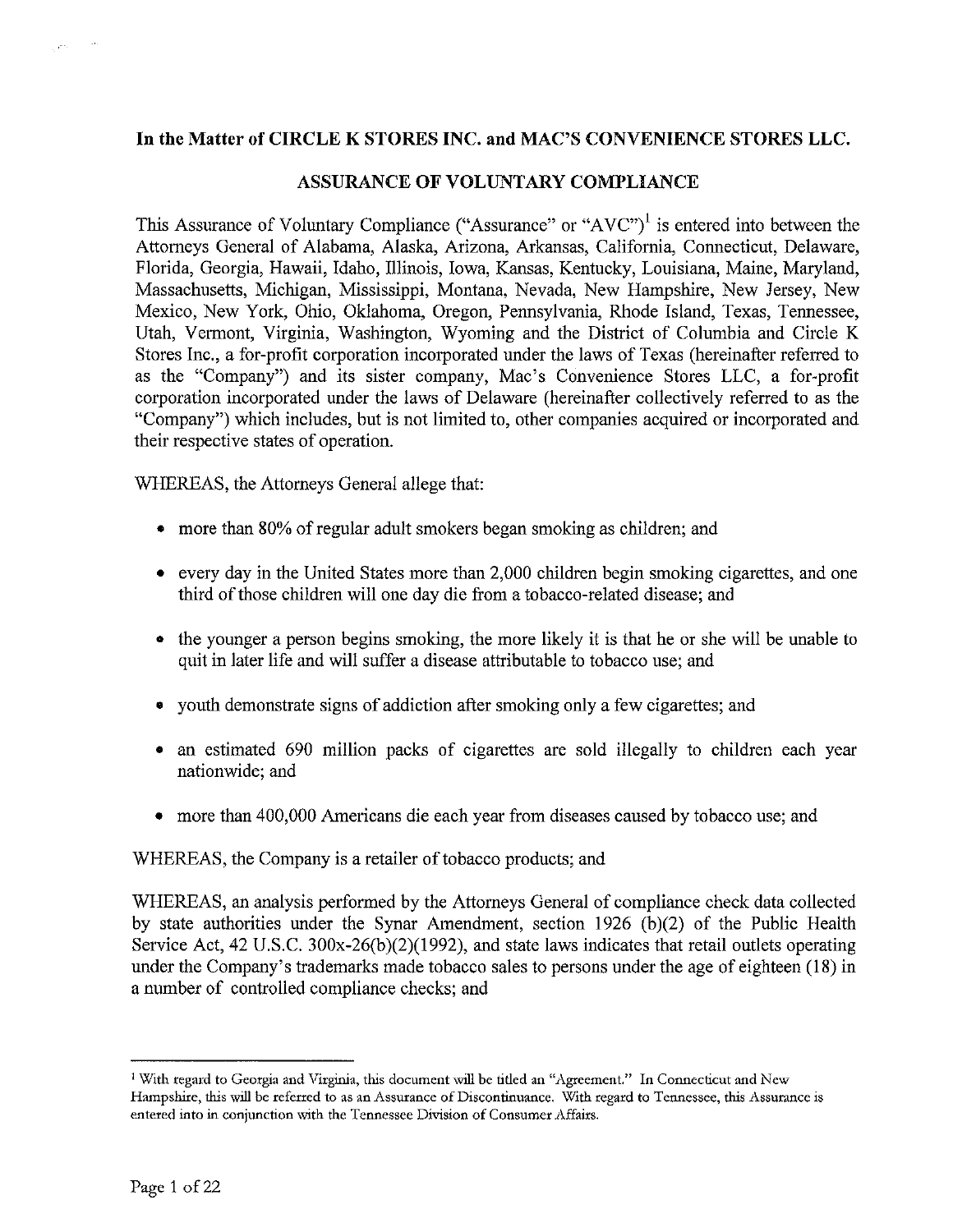WHEREAS, the Attorneys General allege that such sales, and/or the corporate policies and practices that result in such sales, violate the Consumer Protection statutes<sup>2</sup> and/or other laws of their respective States; and

WHEREAS, the Company believes that it is in compliance with laws and regulations governing the sale of tobacco products; and

WHEREAS, the Company does not admit liability for any of the acts or practices described or referred to in footnote 2 nor agree that the Consumer Protection statutes create any liability on it in this regard; and

WHEREAS, the Company reaffirms its continuing commitment to responsible marketing of this age-restricted product and to the health and welfare of our nation's youth, and is committed to employing and enhancing tobacco retailing practices that are designed to prevent the sale of tobacco products to minors;

NOW, THEREFORE, the Attorneys General and the Company agree as follows:

## **I. DEFINITIONS**

- **A.** The term "Attorney General" refers to an Attorney General who is a party to this Assurance, and the term "Attorneys General" refers collectively to all such parties.
- B. The term "business day" means a day which is not a Saturday or Sunday or legal holiday on which banks are authorized or required to close in New York, New York.

<sup>2</sup> §§ 8-19-1, et seq., Deceptive Trade Practices, AL Code 1975 (AL); Alaska Unfair Trade Practices and Consumer Protection Act, AS45.50.471, et seq. (AK); A.R.S. 44-1521 et seq. (AZ); Arkansas Code Annotated 4-88-101 et seq. (AR); Cal. Bus. & Prof. Code 17200 et seq. (CA); Conn. Gen. Stat. 42-110a et seq. (2011) (CT); 6 Del. C. 2512 et seq. and 6 Del. C. 2531 et seq. (DE); District of Columbia Consumer Protection Procedures Act, D.C. Code § 28-3901 et seq. (DC); Fla. Stat. Ann. 501.201, et seq. (West) (FL); O.C.G.A. § 45-15-3(GA); Haw. Rev. Stat. 481A-1 et seq. (HI); Idaho Code Section 48-601 et seq. (ID); Illinois Consumer Fraud and Deceptive Business Practices Act, 815 ILCS 505/1 et seq. (IL); Iowa Code § 714.16 (2011) (IA); K.S.A. 50-623, et seq. (KS); KRS 367.110-367.300 (KY); La. Rev. Stat. Ann. 5 51:1501 (West) (LA); Maryland Code Annotated, Commercial Law Article Sections 13-101 - 13-410 (MD); 5 M.R.S.A 203-A, 5 M.R.S.A 210, 5 M.R.S.A. 205-A-214 and 10 M.R.S.A. 1211 (ME); Massachusetts Consumer Protection Act, M.G.L. c. 93A (MA); Michigan Consumer Protection Act, MCL 445.901 et seq. (MI); Miss. Code Ann. 75-244, et seq. (MS) ; Mont. Code Ann. 30-14-101 et seq. (MT); Nevada Revised Statutes Chapter 598 (NV); NH Rev. Stat. Ann. 358-A (2009 West, and Supp. 2001 West) (NH); N.J.S.A. 56:8-1 et seq. (NJ); New Mexico Unfair Practices Act; NMSA 1978, S 57-124 et seq. (1967); New York Executive Law 63(12) and General Business Law Article 22-A (NY); R.C. 1345.01 et seq. (OH); 15 0. S. 751 et seq. (OK); Oregon Unlawful Trade Practices Act, ORS 646.605 et seq. (OR); Unfair Trade Practices and Consumer Protection Law, 73 P.S. 201-1, et seq. (PA); Rhode Island Deceptive Trade Practices Act, R.I. Gen.Laws Sec. 6-13.1-1, et seq. (RI); Tex. Bus. & Com. Code § 17.41 et. seq. (West 2011) ("DTPA") (TX); Tenn. Code Ann. §§ 47-18-101 et seq. (TN); Utah Code Ann. 13-5-1 through 13-5-18& 13-11-1 through 13-11-23 (UT); Virginia Consumer Protection Act, Va. Code § 59.1-196 et seq. (VA); Vermont Consumer Fraud Act, 9 V.S.A. 2451, et seq. (VT); Wash. Rev. Code Ann. 19.86.100 (WA); Wyo. Stat. § 40-12-101 et seq. (WY).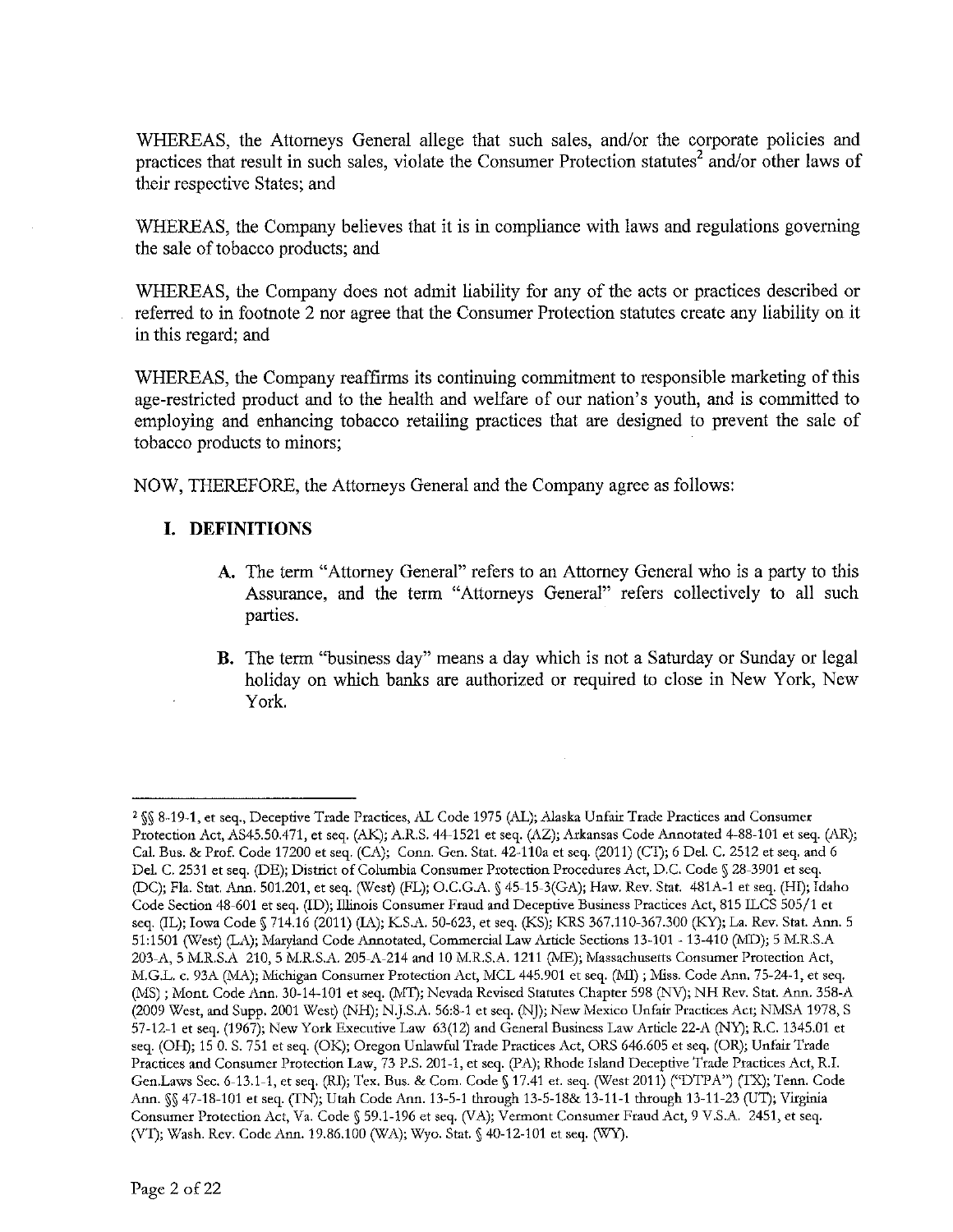- C. The term "Company store" means a Circle K store or a Mac's Convenience store owned and operated by the Company (Circle K Stores Inc., or Mac's Convenience Stores LLC).
- D. The term "Compliance Officer" refers to the person appointed by the Company pursuant to Part V.A.1.
- E. The term "electronic age verification devices and systems" means cash registers, computerized systems, or electronic scanning or swiping equipment that assist a store employee in verifying the age of the customer.
- F. The term "Franchisee" means an individual or entity that by a written franchise agreement has been granted the right to use the Company trademarks, trade dress, and other property to operate a Circle K store and conduct business under the Circle K name.
- G. The term "Independent Entity" means an entity that is not owned by or affiliated with the Company and which conducts the compliance checks described in Part IV.
- H. The term "Inside Advertising" means tobacco advertising located inside a Company store and window tobacco advertising signage facing into the Company store.
- I. The term "minor" means a person under the legal age for purchasing tobacco products.
- J. The term "person experienced in providing youth access training" means someone whom the Company determines has demonstrated a thorough understanding and working knowledge of the information and possesses the skills necessary to train others.
- K. The term "smoking paraphernalia" means pipes, cigarette rolling papers, and cigarette rolling machines.
- L. The term "States" refers to the States, Commonwealths, and the District of Columbia whose Attorneys General are parties to this Assurance.
- M. The term "third party sale" means an adult purchasing tobacco products or smoking paraphernalia in order to furnish it to a minor.
- N. The term "tobacco product" is intended to include cigarettes of all kinds (including bidis), cigars, loose tobacco, chewing tobacco, snuff, and any other form of tobacco.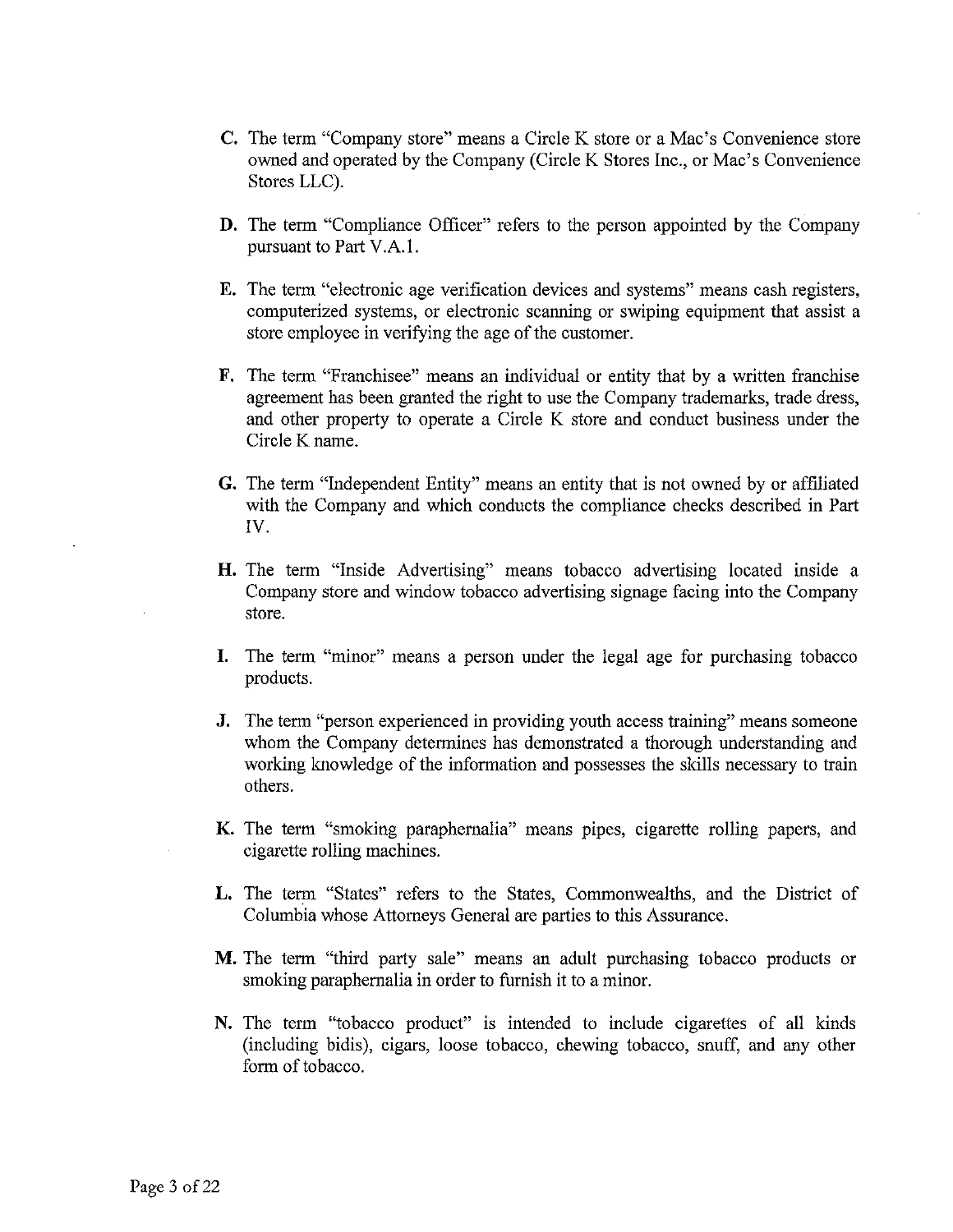- O. The term "vending machine" means a mechanical or electrical device from which one or more tobacco products are dispensed in exchange for consideration.
- **P.** The term "youth access" is used herein as a shorthand reference to age restrictions only on tobacco products contained in the laws of the various States.

# **II. PERSONNEL PRACTICES IN RELATION TO THE SALE OF TOBACCO PRODUCTS TO MINORS.**

The Company shall adopt and enforce policies that implement the following personnel practices at Company stores relating to the sale of tobacco products to minors.

### **A. Hiring**

- 1. The Company shall attempt to minimize the use of anyone under the legal age for purchasing tobacco for a position that may involve selling tobacco, or supervising anyone who sells tobacco, at a Company store.
- 2. Upon hiring an employee for a position (or upon first assigning an employee to a position) that involves selling tobacco, or supervising anyone who sells tobacco, at a Company store, the Company will inform the individual of the importance of compliance with laws relating to youth access. The information the Company provides shall include references to Company policies, legal consequences, and health concerns associated with youth access.
- 3. The Company shall ask all applicants for positions that involve the selling of tobacco, or supervising anyone who sells tobacco, at a Company store about past violations of prohibitions on selling or supplying tobacco to minors by that person or anyone under that person's supervision. The Company shall give any such violations due consideration in the hiring decision.

# **B. Training**

1. Before assuming any job duties that involve or may involve the sale of tobacco at a Company store, a newly hired employee (or an employee being assigned to such a position for the first time) shall receive comprehensive training in the laws and Company policies relating to tobacco and shall be required to sign an acknowledgment or confirm electronically that he or she has read and understands the information provided. The Company may combine such youth access training with the training it provides its employees with respect to other age restricted products.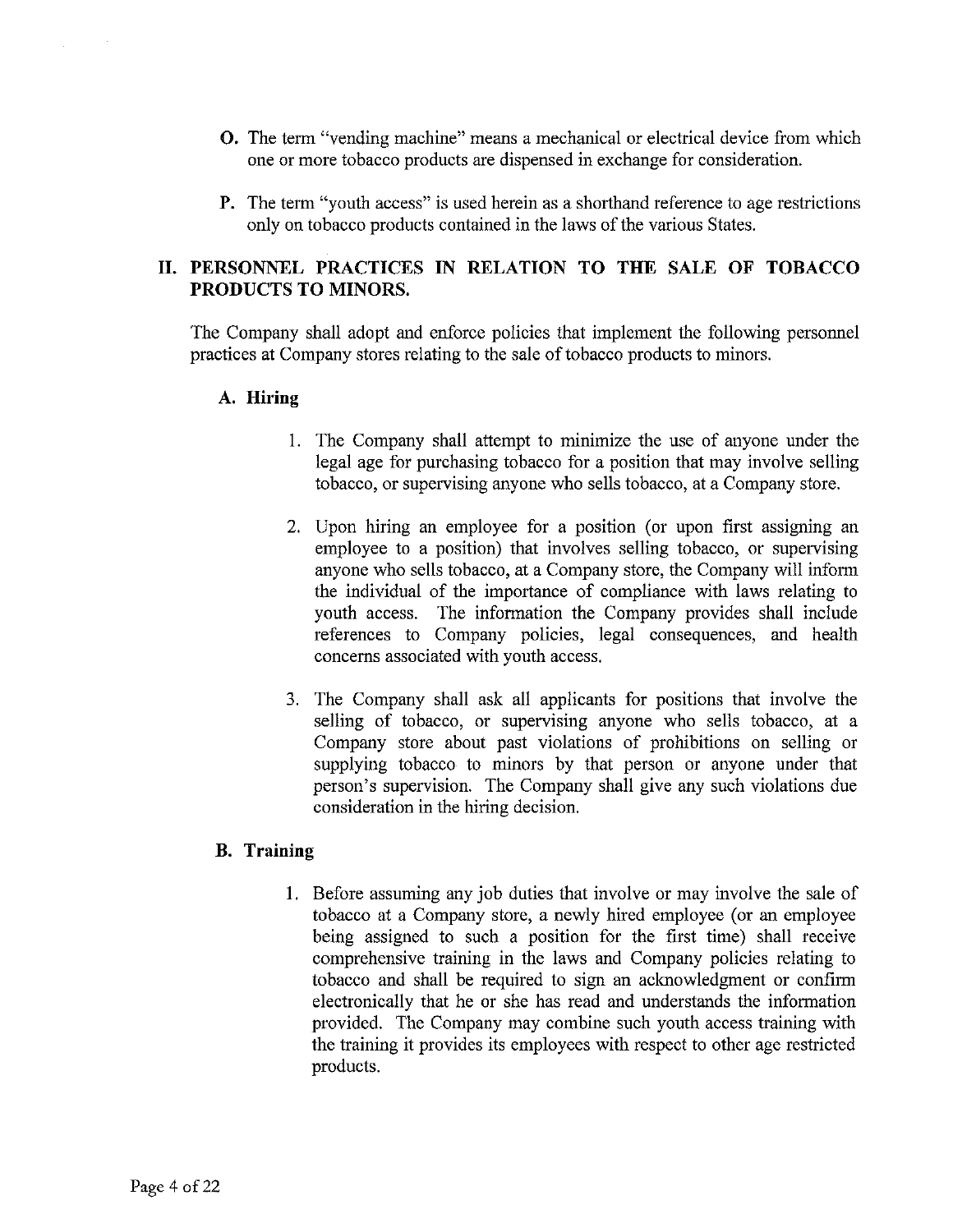- 2. Such training shall be performed by a person experienced in providing youth access training, or if a computer-based training (CBT) format is utilized, the training shall be provided and reviewed by an employee with supervisory responsibility over the trainee's tobacco-related activities. The training shall include, at minimum, the following components: Such training shall be performed by a person experienced in providing youth access training, or if a computer-based training (CBT) format is utilized, the training shall be provided and reviewed by an employee with supervisory responsibility over the trainee's tobaccorelated activities. The training shall include, at minimum, the following components:
	- a) A review of applicable federal, state, and local laws relating to youth access;
	- b) A review of all Company policies relating to youth access;
	- c) An explanation of the reasons that the law and Company policy deem youth access an important matter, which shall include the following information:
		- i. The age of most beginning users (currently the average age is fourteen  $(14)$ ;
		- ii. Nicotine is addictive, and young people may show signs of addiction after smoking only a few cigarettes or using smokeless tobacco products for only a short time;
		- iii. The younger a person becomes a regular tobacco user, the more likely it is that he or she will become addicted for life and that he or she will suffer serious health damage; and
		- iv. More than 400,000 Americans die each year from tobaccorelated diseases;
	- d) An explanation that employee compliance with youth access laws and policies will be taken into account in connection with the employee's annual performance assessment, that failure to comply may constitute grounds for discharge, and that the Company actively monitors employee compliance by instructing store managers to assess performance on an on-going basis;
	- e) A review of the range of tobacco products, and, where applicable smoking paraphernalia, to which Company policies and/or youth access laws apply;
	- f) A review of identification procedures including:
		- i. The age that triggers the I.D. requirement (see Part III.E.2);
		- ii. Acceptable forms of I.D. (as listed in Part III.E.8);
		- iii. Features of an I.D. that must be checked, with particular emphasis on the government-issued forms of identification most commonly possessed by adults in the market area;
		- iv. How to tell if an I.D. may have been altered or is being misused; and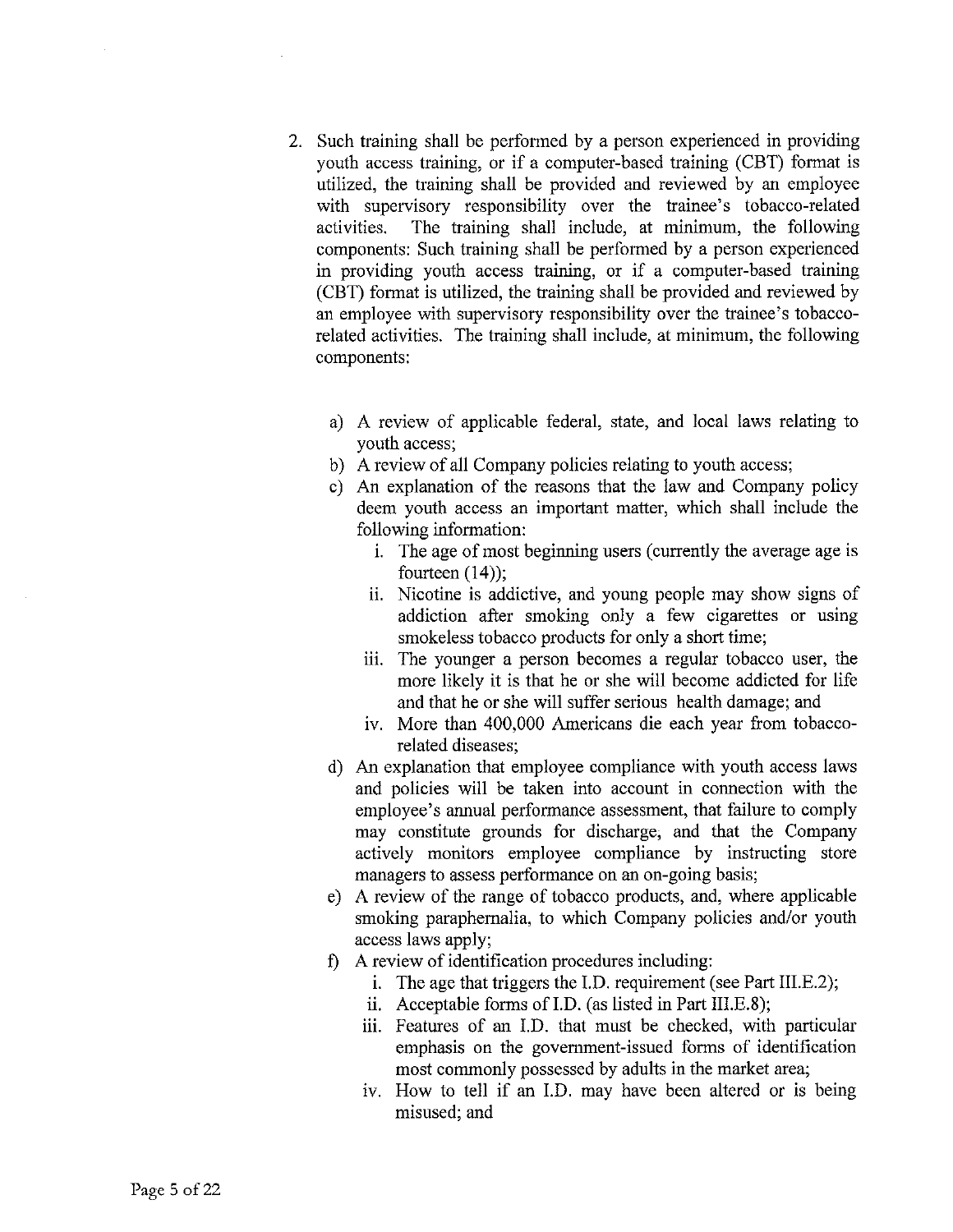- v. What to do if an ID. appears altered or misused;
- g) An explanation of the fact that many illegal sales are made to minors who produce I.D.'s showing that they are in fact under the legal age, and the importance of devoting the time and effort needed to perform the necessary calculation to establish that a customer is of legal age;
- h) A review of prescribed methods, practical techniques, and stock phrases (where appropriate) for handling the following recurring situations:
	- i. Asking for I.D.;
	- ii. Making the necessary age calculation;
	- iii. Declining to make a sale based on concerns relating to whether the I.D. has been altered or is being misused;
	- iv. Recognizing a potential third party sale;
	- v. Declining to make a sale that appears to be a third party sale;
	- vi. Declining to make a sale of smoking paraphernalia; and
	- vii. Resisting customer pressure and handling a customer's abusive conduct;
- i) Actual or interactive practice of the methods, techniques, and phrases to be employed in the situations described in the preceding paragraph through role playing (for purposes of CBT training, computer interactive scenarios will satisfy this requirement);
- j) Instruction that an employee is not required to make a tobacco sale, and must decline to do so, if the circumstances reasonably suggest that doing so would violate the laws or Company policies regarding youth access; and
- k) Instruction on the proper use of electronic age verification devices and any other systems employed by the Company in connection with age screening for the purchase of tobacco products.
- In the case of an employee under the age of twenty-one (21), training shall also emphasize the special challenges associated with declining to sell tobacco to underage persons who are friends, acquaintances, and/or peer group members, and on techniques and methods for meeting such challenges.
- Within ninety (90) days of the Effective Date, the Company will have modified its existing written instructor training materials to conform to the requirements of Paragraphs 2 and 3. The parties understand that locality-by-locality specific revisions for CBT development and programming may take a longer period of time to complete. To provide adequate time for this development and programming to occur, the Company shall be permitted to utilize its current CBT programs for a period of one hundred twenty (120) days following the Effective Date, even if all of the topics specified above are not covered in the current CBT training programs.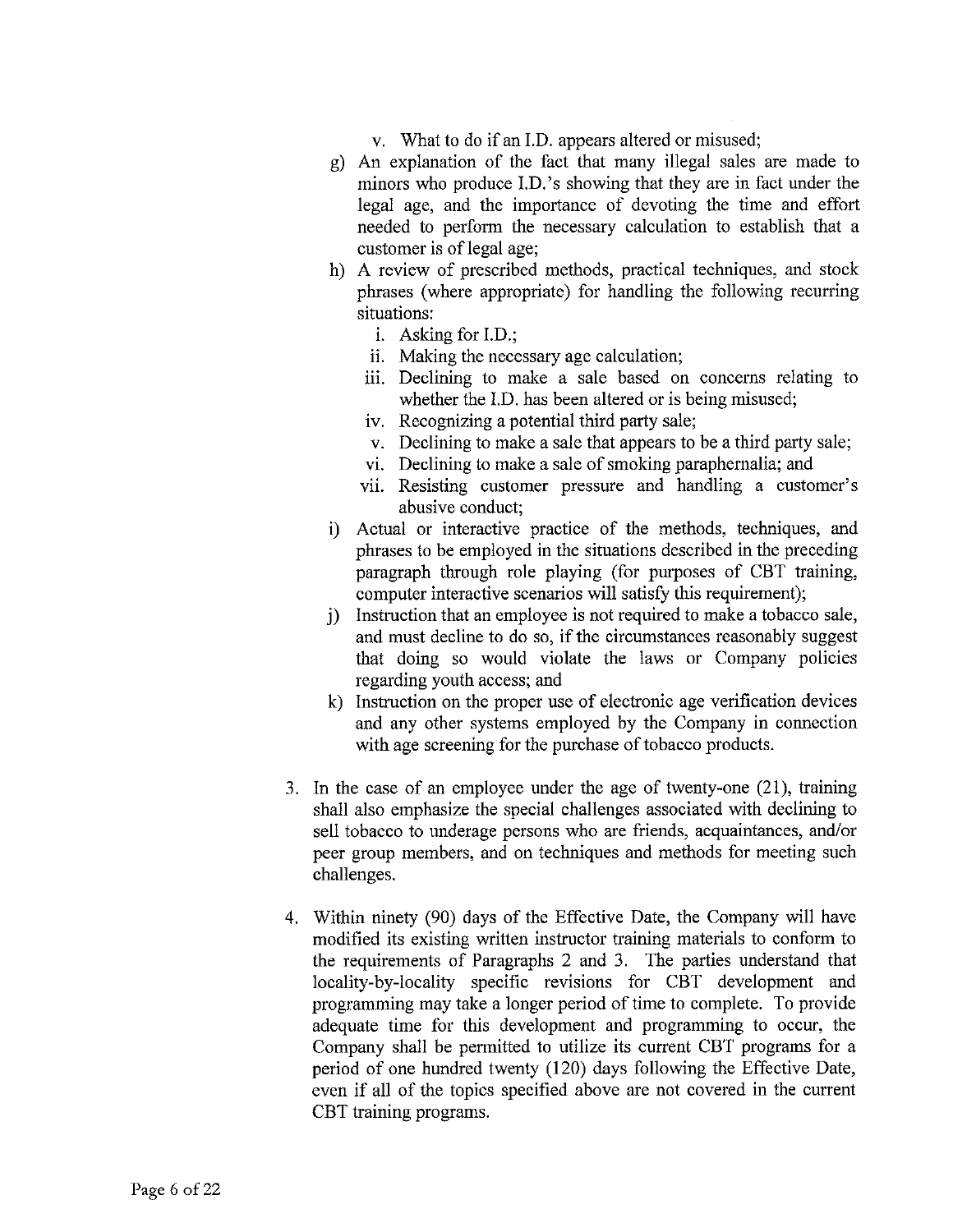- 5. The Company shall use a written or an electronic test designed to establish that its Company store employees whose duties involve the sale of tobacco products have fully acquired the knowledge required to perform in accordance with the laws and Company policies relating to youth access. Within ninety (90) days after the Effective Date, all new employees hired for a position, and all employees first assigned to a position, involving the sale or supervision of the sale of tobacco products at a Company store shall be required to pass the test prior to assuming those duties. Within ninety (90) days after the Effective Date, the Company shall begin to administer the test to all current employees selling or supervising the sale of tobacco products at a Company store, and all current employees shall be required to pass the test within one year of the Effective Date. Thereafter, each employee shall be required to pass the test on an annual basis. The Company shall retain for three (3) years a record of the tests completed by each employee.
- 6. The Company shall provide supplemental training to any employee it desires to retain who:
	- a) Allegedly sells tobacco products to a minor at a Company store and the Company receives notice from a governmental agency of the alleged violation;
	- b) Fails to pass a compliance check as set forth in Part IV.B;
	- c) Fails to pass a compliance check pursuant to any program now existing or hereafter implemented by the Company; or
	- d) Fails to pass the test described in Part II.B.5.

### C. **Supervision**

- 1. The Company store managers shall be instructed to monitor staff compliance with youth access laws and policies on an on-going basis.
- 2. The Company shall inform its Company store managers that an important element of their performance assessments will be whether the staff under their supervision complies with youth access laws and policies.

### **III. TOBACCO RETAILING POLICIES AND PRACTICES**

The Company shall adopt and enforce the following retailing policies and practices at Company stores.

### A. **Vending Machines**

The company shall not use vending machines to sell tobacco products.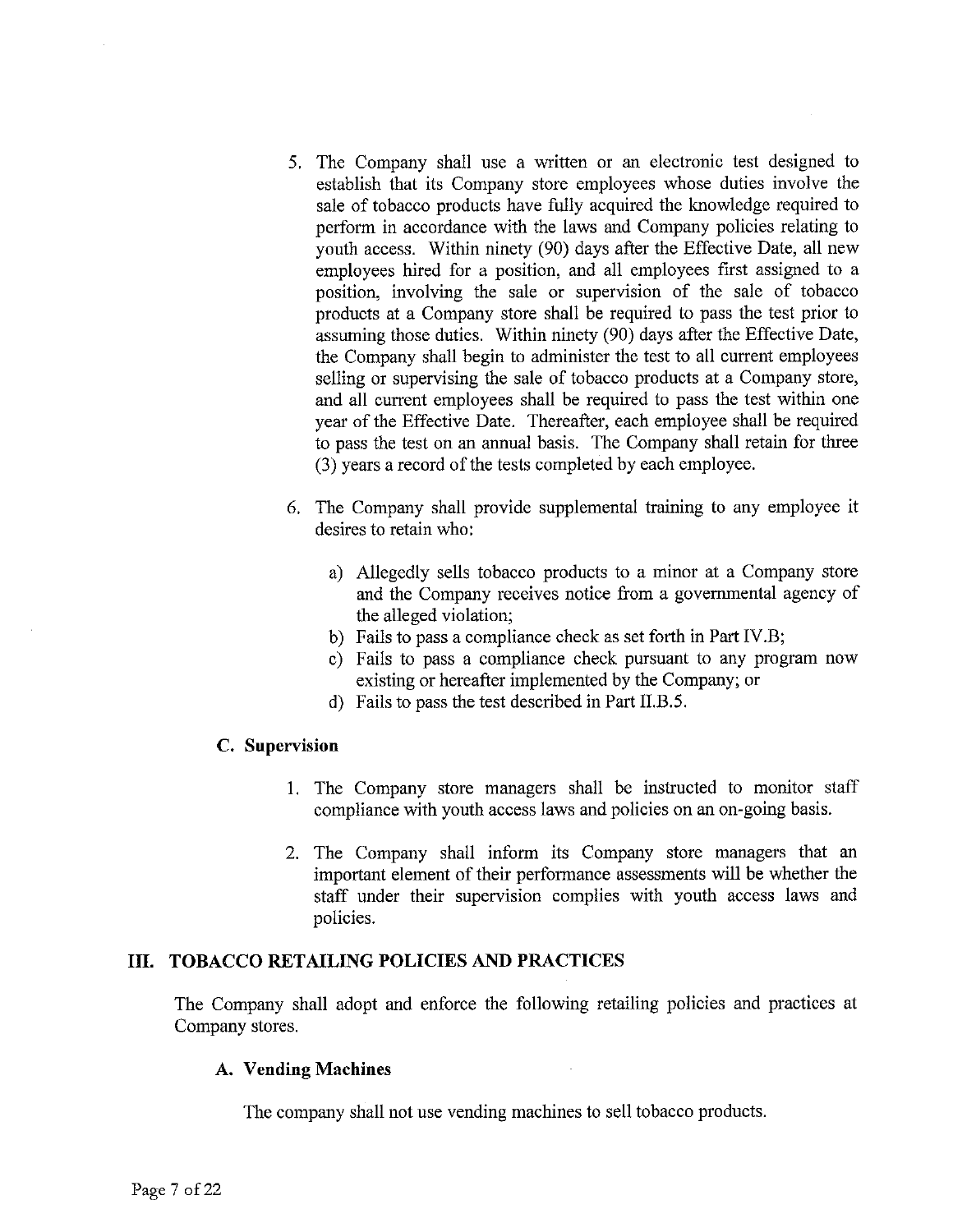## B. **Restricted** Sales **Area**

- 1. Inside Company stores, cigarettes and smoking paraphernalia shall be displayed for sale in one primary location and may be displayed for sale in no more than two secondary locations (such as near self-check lanes and secondary store exits), provided such secondary locations contain limited advertising. This section does not apply to fuel kiosk areas outside the stores.
- 2. Tobacco products shall be displayed and stored in an area designed to require an employee's assistance in retrieving a product from a restricted access location and designed not to permit a customer to take possession of the product without the sales associate's assistance.

### **C. Age Limitation on Sale of Smoking Paraphernalia**

The Company shall have a policy requiring that no one under the legal age for purchasing tobacco is permitted to purchase smoking paraphernalia.

## **D. Cooperation in Enforcement of Youth Access Laws**

The Company shall have a policy requiring that store personnel make every reasonable effort to cooperate in the enforcement of applicable youth access laws. At a minimum, the Company's policy shall require Company store employees to promptly inform their supervisor of violations by customers of laws:

- 1. Prohibiting the purchase or attempted purchase of tobacco by minors;
- 2. Prohibiting persons from supplying tobacco to minors;
- 3. Prohibiting the theft of tobacco; and
- 4. Prohibiting the alteration or misuse of a government-issued I.D. in connection with an attempt to purchase tobacco.

The supervisor will make reports of alleged violations to the Compliance Officer as specified in Part V.A.

### E. **Age Verification**

1. The Company shall have in place adequate policies and procedures that are actively enforced and which prohibit the selling of tobacco products or smoking paraphernalia to minors.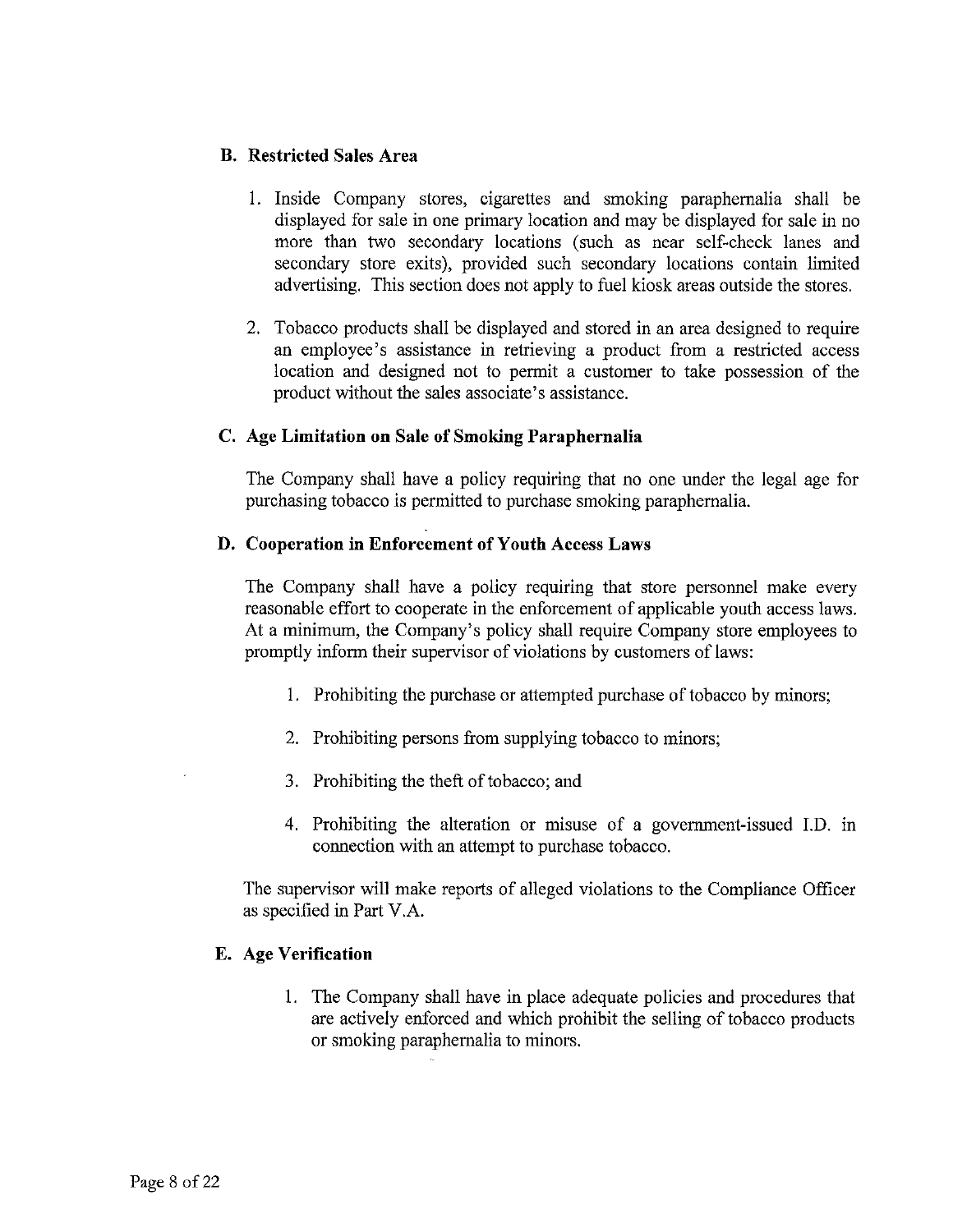- 2. The Company shall require its employees to obtain identification before sales are made from persons seeking to purchase tobacco who appear to be under the age of thirty (30) years in accordance with Part III.E.8.
- 3. To the extent practicable, the Company agrees to program its existing cash registers and, as existing cash registers are replaced with programmable ones, agrees to program new or replacement cash registers to:
	- a) Lock when a tobacco product is scanned;
	- b) Prompt the employee to I.D. the customer;
	- c) Display the date on or before which the customer must have been born in order to make a legal tobacco purchase or, if it cannot be programmed in that manner, require the clerk to enter the birth date shown on the I.D. for customers seeking to purchase tobacco who appear to be under the age of thirty (30); and
	- d) Indicate whether the tobacco sale can proceed.
- 4. The Company shall provide employees with ready access at point of sale to specialty calendars ("if born after this date...") or comparable devices, including warning screens, in order to provide that the age calculation required to be made when an I.D. is checked in connection with a tobacco sale can be easily and reliably performed and is actually made.
- 5. The Company shall have a policy that each person with responsibility for selling tobacco at a Company store shall be reminded each time he or she begins a shift of the importance of performing proper I.D. checks for tobacco purchases, through a sign-in-sheet, signs, a cash register prompt, or other means.
- 6. The Company shall monitor developments in technology relating to electronic age verification devices and systems and consider employing such devices and systems, to the extent reasonable and practicable, as they become available. This Assurance does not require the Company to use any particular device or system for age verification.
- 7. To the extent that the Company uses electronic age verification devices or systems that have the capacity to store data that would assist in evaluating whether the systems are being properly used by employees, it shall review such data periodically, use the data to assess employee performance, and provide remedial training and support, as necessary, for those employees who appear to need it. However, nothing in this Assurance authorizes or sanctions the retention of personally identifiable information for marketing or other purposes.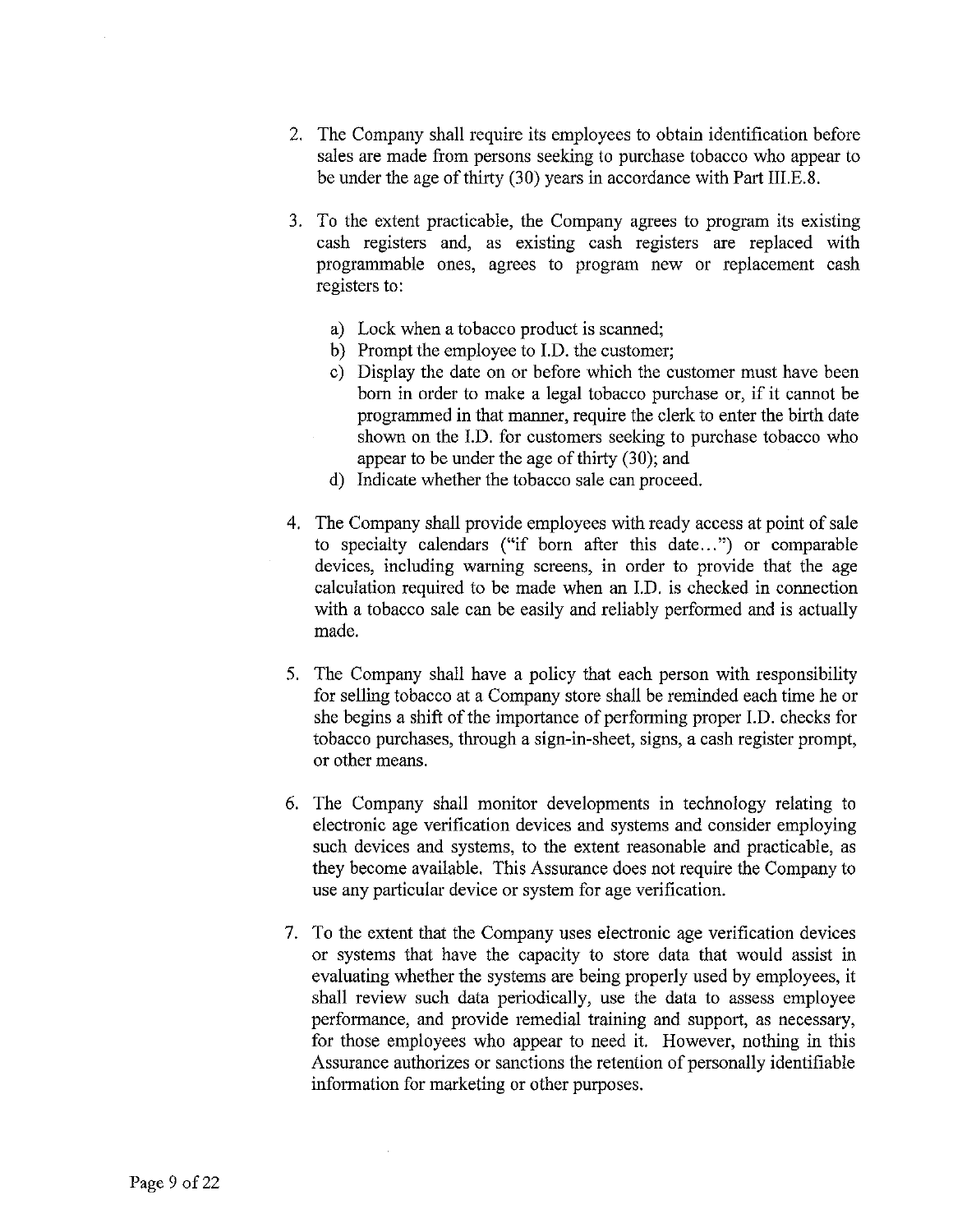- 8. Unless otherwise required by law, the Company shall have a policy that only the following forms of photo-I.D. are acceptable for purposes of establishing legal age to purchase tobacco:
	- a) Driver's License;
	- b) State-Issued Identification Card;
	- c) U.S. Passport;
	- d) Military Identification Card; and
	- e) U.S. Immigration Card.

The I.D. must be current and valid.

#### **F. Minimum Pack Size**

The Company shall not sell single cigarettes or packages containing fewer than twenty (20) cigarettes.

## **G. Sale of Look-Alike Products**

The Company shall not offer for sale candy, chewing gum, or similar products that themselves are designed to look like cigars and cigarettes.

### **H. Advertising**

- 1. Tobacco advertising signage located outside the Company stores will be consistent with the terms of the Master Settlement Agreement executed on November 23, 1998 (the "MSA"). In the absence of any contrary notice of intent to institute legal proceedings by a State Attorney General, the Company shall be entitled to rely upon representations of tobacco manufacturers subject to the MSA that the signs provided for display outside the store are consistent with the terms of the MSA.
- 2. The Company will have a policy that prohibits Inside Advertising that appeals to or directly or indirectly targets youth. This policy will include internal procedures for reviewing all tobacco advertising before it is displayed in stores. It is agreed that Inside Advertising that is limited in content to brand names, logos, other trademarks, and pricing and is not displayed in a format that appeals to youth shall not violate the Company's policy. Within fifteen (15) business days of receipt of written notice to the Compliance Officer (Part V.A.I) from an Attorney General why he or she believes that signage at stores within his or her State appeals to or directly or indirectly targets youth in violation of the Company's policy, the Company shall remove any offending signage.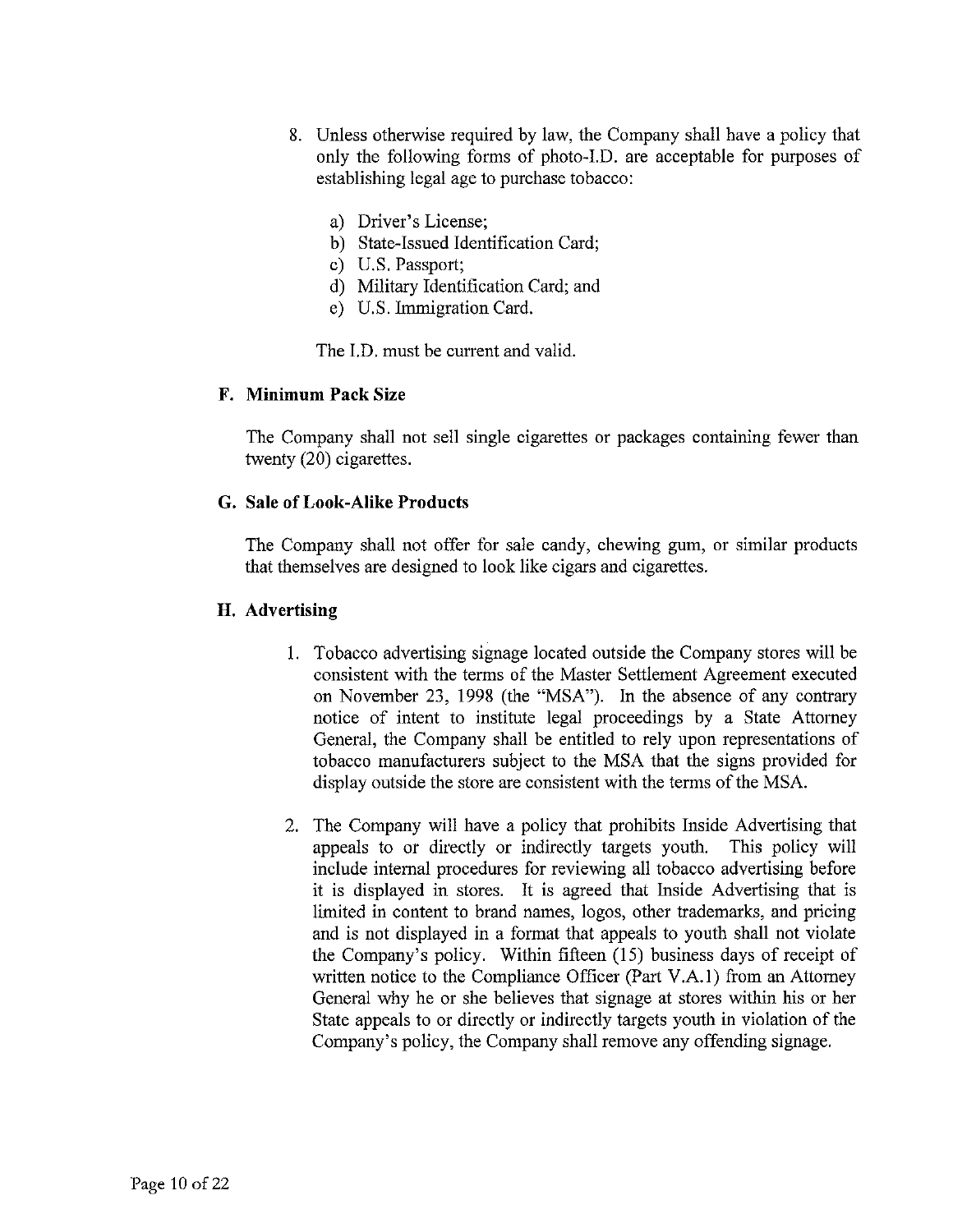- 3. The Company will have a policy prohibiting tobacco signage within Company stores from being placed adjacent (within two (2) feet) to candy, toys, or other products typically purchased by or for children.
- 4. The Company shall not utilize tobacco advertising signs that are located outdoors or on windows facing outward at Company stores located within 500 feet of any public playground area or any elementary or secondary school and shall continue to attempt to eliminate the use of all outward facing signs at each such store.
- 5. Within fifteen (15) business days of receipt of written notice to the Compliance Officer (Part V.A.I) from an Attorney General that he or she believes that signage at a specific store within his or her State violates the provisions of Part III.H.1-4, the Company shall remove any offending signage.

## **I. Placement of Minimum** Age **Signs**

In addition to meeting whatever signage and posting requirements or restrictions as may be embodied in local, state, or federal law, the Company shall post signs stating that persons who appear under the age of thirty (30) will be asked for identification before a sale of any age-restricted product is made. The signs shall be placed at the following locations:

- 1. On each door by which a customer may enter the establishment (facing out);
- 2. At each cash register at which tobacco is sold; and
- 3. At each tobacco product display.

### **J. Free Samples**

The Company shall not permit the distribution of free samples of tobacco products anywhere on Company store premises, including walkways and any parking area. Discounts, multi-package pricing, and tobacco products provided in connection with a purchase of tobacco products, e.g. a two-for-one offer, will not be considered the distribution of free samples.

### **IV. MONITORING**

### **A. General Requirements**

1. The Company shall implement and maintain a program of compliance checks, designed to determine whether Company stores and their employees are in compliance with youth access laws and policies.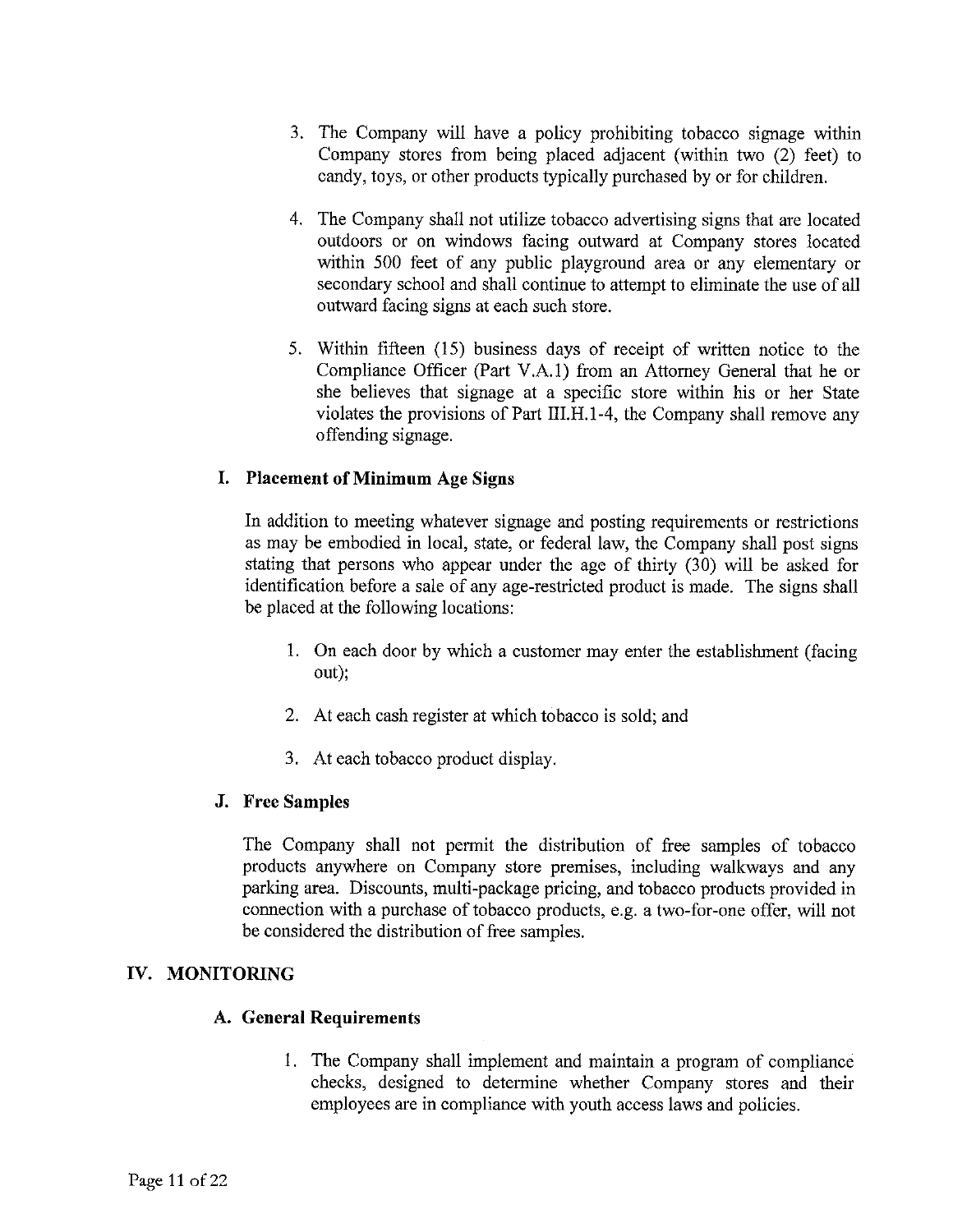- All compliance checks pursuant to this Part IV shall be unannounced. Procedures shall be adopted that provide that employees whose compliance is being checked (both clerks and supervisors responsible for the performance of the clerks) have no reason to know that a given attempt to purchase tobacco is actually a compliance check.
- The compliance checks pursuant to this Part IV will determine whether the employee selling the tobacco product asked the purchaser to produce identification, whether the purchaser provided an acceptable form of identification (see Part III.E.8), whether the employee checked the identification to verify whether the purchaser is of legal age, and, in the case of an attempted purchase by a person who does not produce proper identification, whether the sale was consummated. A passed compliance check is one where the employee completes these tasks and, where appropriate, declines to make the sale.

## **B. Compliance Checks**

- 1. The Company shall arrange for an Independent Entity reasonably acceptable to the Attorneys General to perform compliance checks beginning after June 30, 2011 at five hundred (500) or more Company stores (both Franchisee stores and Company stores as set forth in Part IV.B.2. below) that sell tobacco products each six months.
- 2. For each six (6) month period, the Independent Entity will randomly select the stores where compliance checks will be conducted, provided that all of the stores shall be located in States whose Attorneys General are parties to this Assurance. No store selected to be checked will be identified to the Company, directly or indirectly, until after the check of that store is completed. Approximately ninety percent (90%) of the stores selected will be Company stores, while the remaining ten percent (10%) will be stores operated by Franchisees.
- 3. Each of the Company's eight (8) autonomously operated regions shall implement its own program that will require compliance checks be conducted at a maximum of six (6) month intervals. Each subsequent program shall begin on the day after the previous program ends.
- 4. A compliance check shall consist of an attempt to purchase tobacco by a person chosen by the Independent Entity who:
	- a) Is not employed by the Company;
	- b) Is unknown to the staff of the selected store; and
	- c) Is a person of legal age who is less than thirty (30) years of age.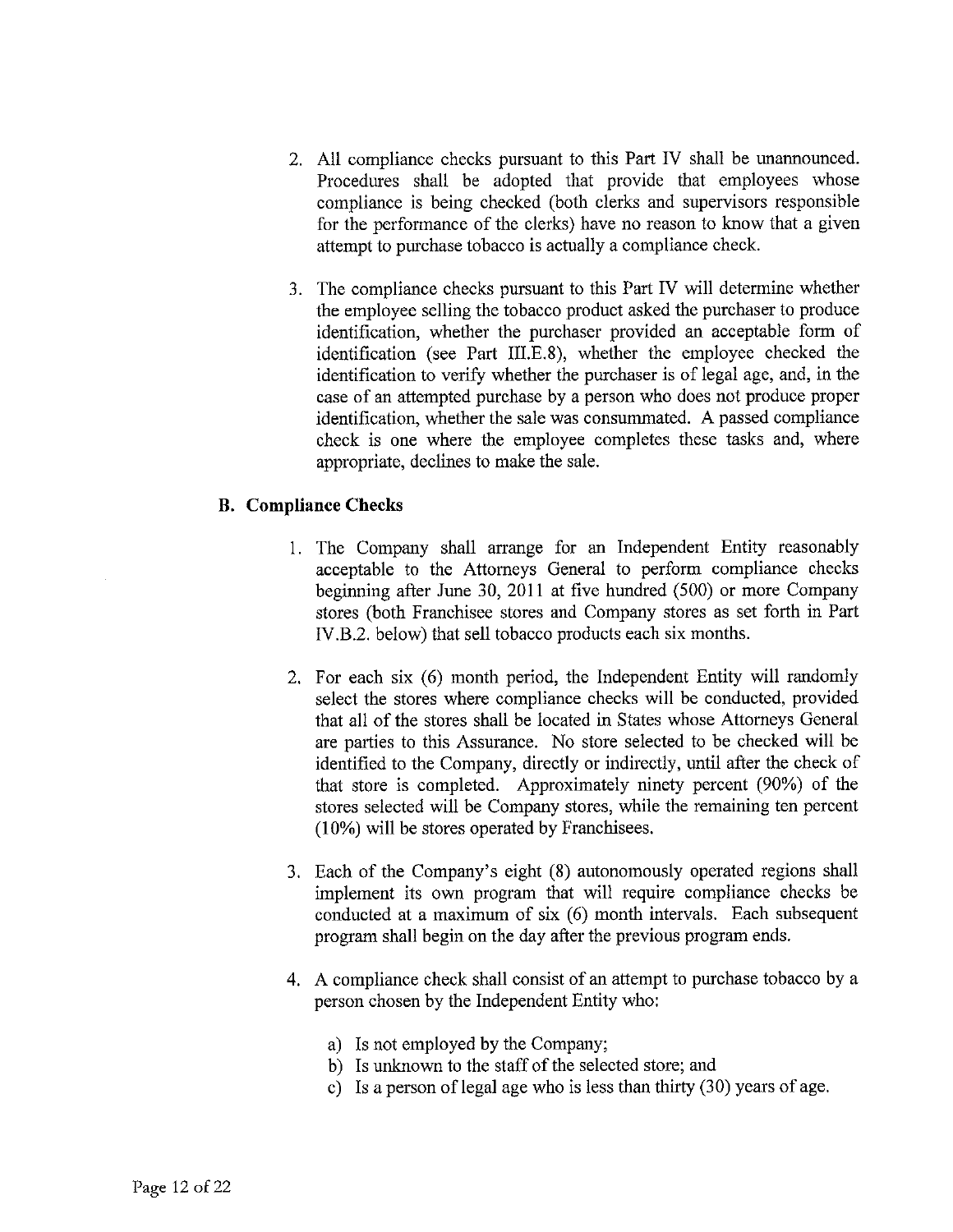- 5. The Company shall instruct the Independent Entity to perform the compliance checks for the purpose of obtaining an accurate and reliable indication of actual employee practices in connection with tobacco sales and not for the purpose of ensuring favorable results. When evaluating the performance of the Independent Entity, the Company shall apply the aforesaid criteria.
- 6. In the event that a store fails a compliance check, the Independent Entity shall conduct a second check ("re-check") of the store within sixty (60) days. The Independent Entity or the Company shall also conduct a recheck at each store that has received notice from a law enforcement agency of an alleged violation of law concerning the sale of tobacco products to minors that occurred after the Effective Date of this Assurance.
- 7. Within five (5) business days of each compliance check, including rechecks, the Independent Entity shall report the results to the manager of the store that was checked and to the Compliance Officer. Within five (5) business days after receiving notice of a compliance check, the Company shall communicate the result of the check to the employees (cashier and supervisors), in the case of Company stores, or the Franchisee, in the case of franchise stores, who were the subject of the test.
- 8. In the event of a failed compliance check by a Company store employee whom the Company intends to retain, the non-complying employee shall be informed of the test result, instructed on what constitutes proper compliance, and cautioned to avoid further instances of non-compliance. In addition, a Company representative shall meet with the noncomplying employee at the earliest practicable time for the purpose of informing him or her of the consequences of the violation and any subsequent violations, providing remedial training and testing, and informing the employee that he or she will be the subject of additional compliance checks in the future.
- 9. A Company store employee who passes a compliance check and his or her immediate supervisor shall at the earliest practicable time be informed of the success and reminded that passing a compliance test is noted and is taken into account in the employee's performance assessment.
- 10. The parties recognize that a performance measure on compliance checks of ninety percent (90%) or higher for any six month testing period constitutes good performance for that period. In the event the Company attains a compliance check performance measure of ninety percent (90%) or higher at Company stores within any six (6) month period, the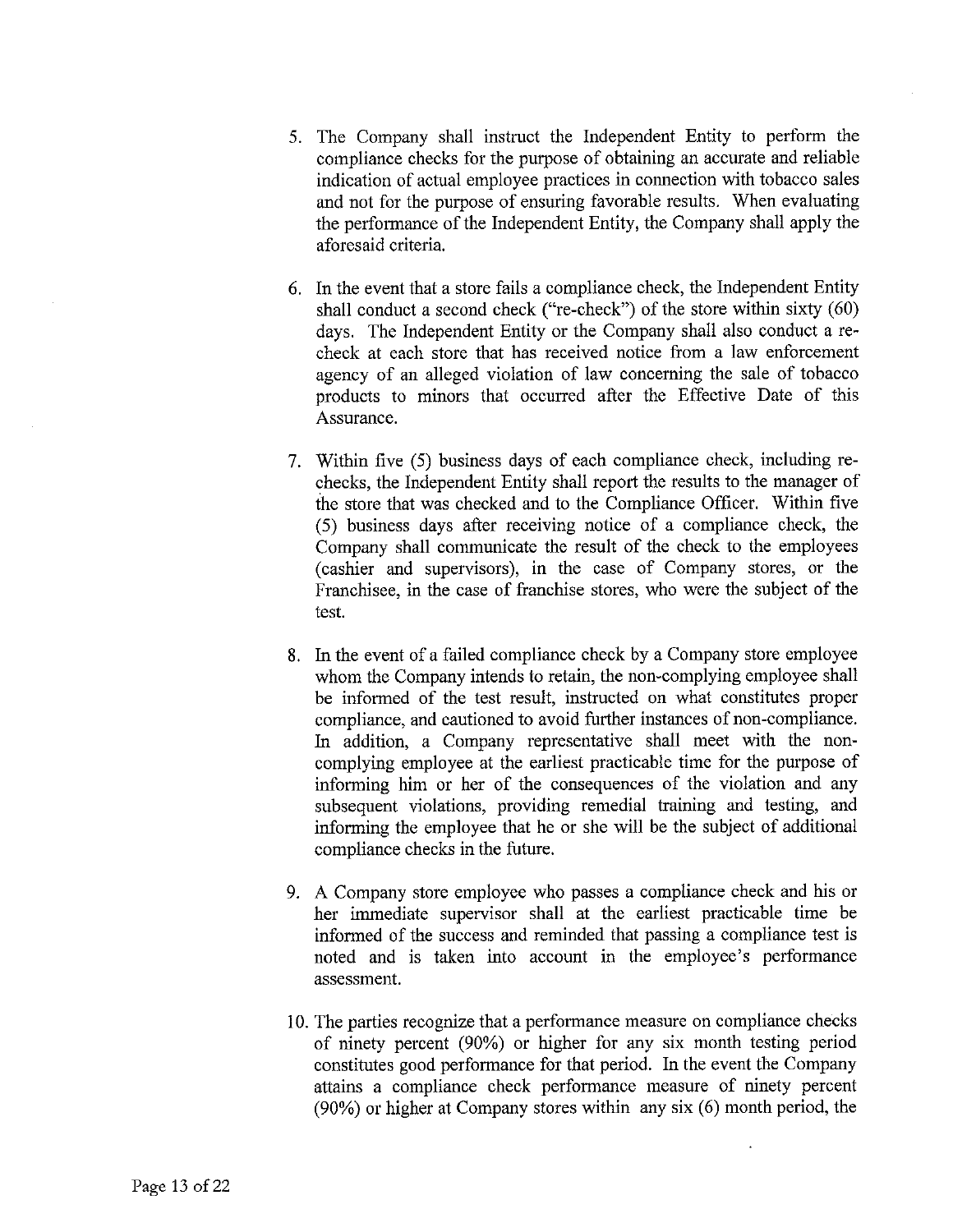Company may reduce the number of random checks conducted in the subsequent six (6) month period by twenty-five percent (25%). In the event the Company attains a compliance check performance measure of ninety percent (90%) or higher at Company stores for any two consecutive six month periods, the Company may eliminate the requirement to conduct checks.

## **C. Forbearance from Institution of Legal Proceedings**

The Attorneys General agree not to institute legal proceedings based on any tobacco sales that are made during compliance checks conducted by the Company or compliance checks pursuant to this Assurance.

## **D. Recording Sales Transaction**

In all Company stores that have one or more security cameras interfaced with the point-of-sale system in such store, the Company shall adopt the following procedures:

- 1. The security cameras shall continuously record sales transactions at the cash register and such recordings will be retained for at least thirty (30) days unless a specific request for same is received during that time period.
- 2. If a Company store receives a reported violation of youth access laws from a governmental authority, when appropriate and practicable, store managers shall periodically review portions of the recordings in order to monitor compliance with youth access laws and Company policies on the part of each employee who sells tobacco.
- 3. Such reviews shall be conducted in a manner that does not permit an employee to predict which shifts or transactions are likely to be reviewed.
- 4. As soon as practicable after each review is performed, the store manager shall meet with the employee whose performance was reviewed for the purpose of informing him or her of the fact that a review was performed and discussing the employee's performance. Employees who performed well shall be commended. If it is determined as a result of the review that an employee failed to comply with youth access laws and policies and the employee is being retained, the Company shall inform the employee of the consequences of the violation and any subsequent violations, provide remedial training and testing, and inform the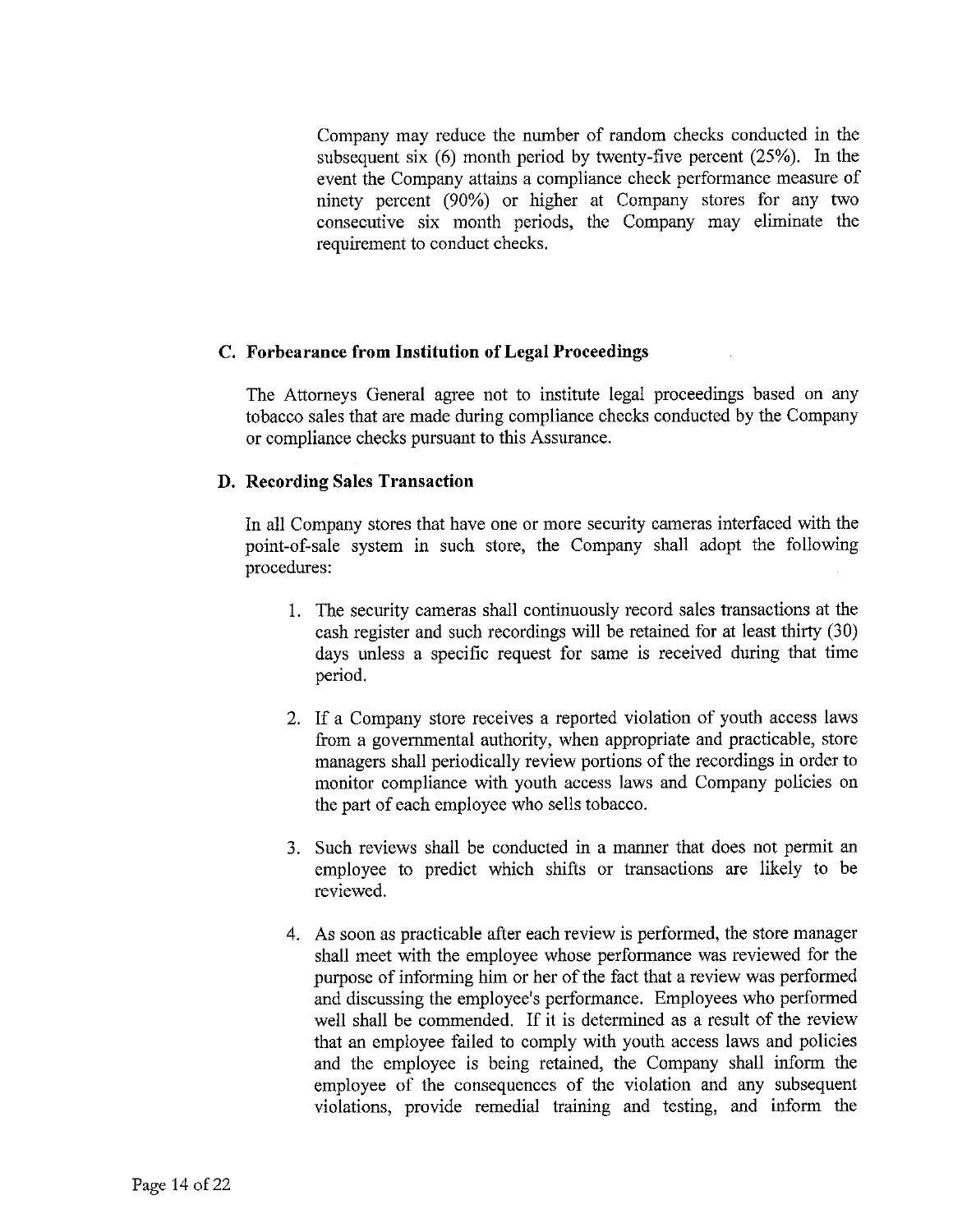employee that he or she will be the subject of a compliance check in the future.

### **V. REPORTS**

### **A. Compliance Officer**

- 1. The Company shall designate its General Counsel as its Compliance Officer, which person shall be responsible for ensuring compliance with the terms of this Assurance and for taking the steps necessary to improve compliance with youth access laws at Company stores. In addition, each region within the Company may designate a Regional Compliance Officer to assist in the responsibilities assigned to the Company Compliance Officer. The Company shall have and enforce a policy that requires each of its store managers to report all violations of federal, state, and local laws concerning the purchase or attempted purchase of tobacco products by minors occurring at the store to the Company's Compliance Officer within five (5) business days of receipt of notice of the alleged violation. The Compliance Officer shall maintain a record of all reported alleged violations and their respective dispositions for a period of three (3) years.
- 2. Upon request of an Attorney General, the Compliance Officer shall cooperate in providing access to information relating to this Assurance, including but not limited to store-specific data on compliance with youth access laws.

### **B. Reports by the Independent Entity**

- 1. The Company shall require by contract that the Independent Entity report the results of its compliance checks to a person designated by the participating Attorneys General to receive such reports.
- 2. The Independent Entity shall send reports to the designated representative of the participating Attorneys General at the same time they are sent to the Company.
- 3. The Attorneys General further agree that they and the person designated to receive reports from the Independent Entity will maintain the confidentiality of compliance check results, including without limitation prohibiting the disclosure of such results to other governmental authorities, to the extent permitted by law.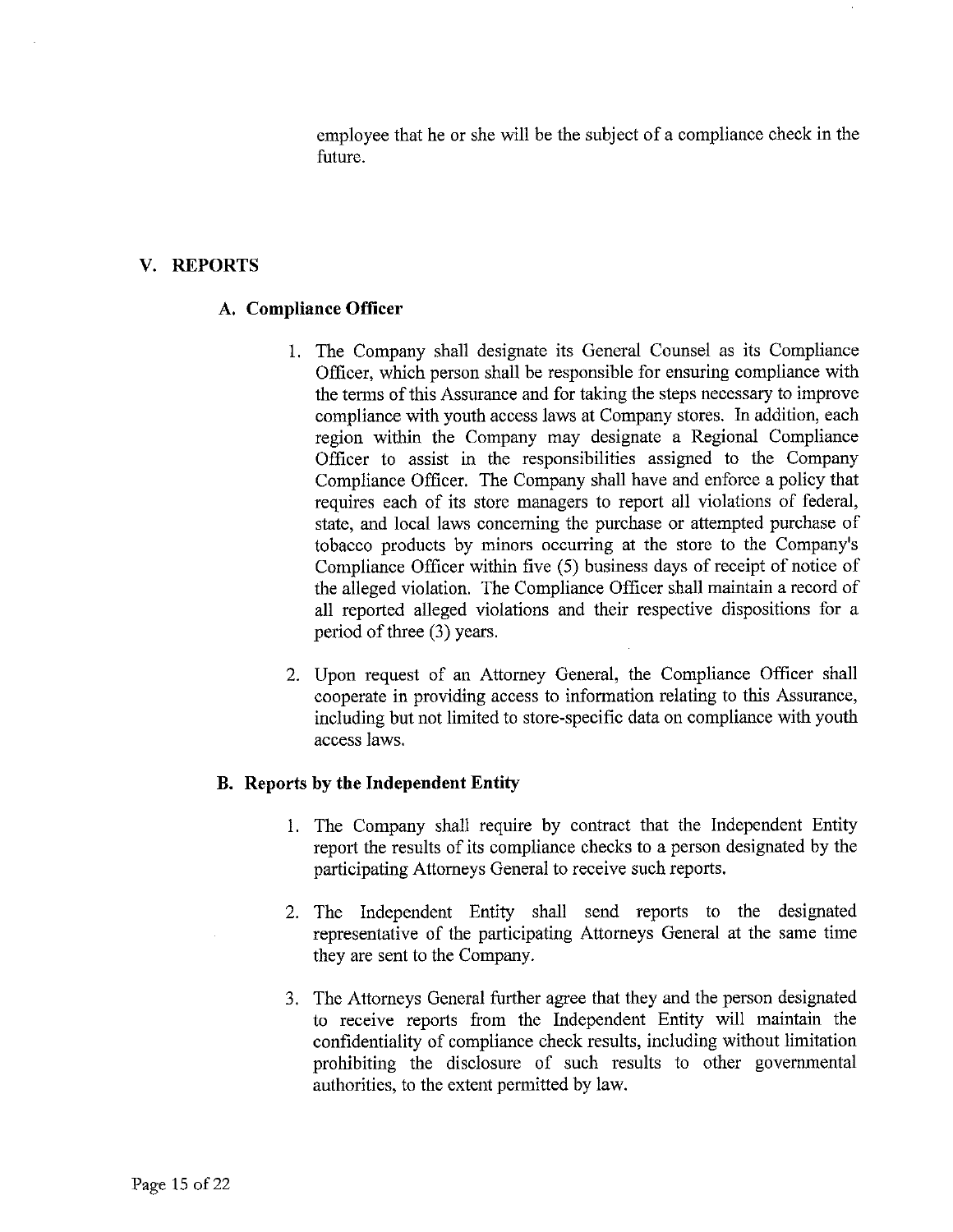# VI. FRANCHISE AGREEMENTS

- A. The Company represents that its franchise agreements provide that Franchisees are independent contractors with control over the day-to-day operations of franchised stores, including without limitation the hiring, training, and supervision policies at such stores. With respect to stores operated by Franchisees, the Company shall make good faith efforts to effect compliance on the part of each Franchisee with local, state, and federal laws relating to youth access and with this Assurance as follows:
	- 1. Within ninety (90) days of the Effective Date of this Assurance, the Company shall provide to each Franchisee: (i) correspondence reminding them of the importance of preventing underage sales of tobacco products and of complying with youth access laws, including broader requirements regarding other age restricted products, and noting the fact that failure to comply with youth access laws could constitute grounds for termination or non-renewal of their right to operate under the Company trademark at the non-complying outlet, and (ii) a copy of this Assurance or a summary of its terms together with a letter encouraging the Franchisees to implement similar policies related to their retailing of tobacco products. Thereafter, correspondence from the Company bearing a similar message shall be sent annually to each Franchisee.
	- 2. Each new Franchisee will be required to undergo the same tobacco retailing training program as is administered by the Company to new Company store employees that will be selling or supervising the sale of tobacco products.
	- 3. The Company will offer each Franchisee the opportunity to separately engage the same Independent Entity engaged by the Company for purposes of Part IV.B of this Assurance to conduct compliance checks at the Franchisee's stores at the Franchisee's expense. Compliance checks so engaged by the Franchisee will not be part of the Part IV.B compliance check program of the Company and the results of such checks will be communicated only to the Franchisee and the Company.
	- 4. The Company will offer to make its hiring, training, marketing, advertising, and other policies required under this Assurance, as well as its youth access training materials (where such materials have been developed to reflect laws applicable to the Franchisee), available to Franchisees through the Company's existing mechanisms for the Franchisee's adaptation and use in its operations.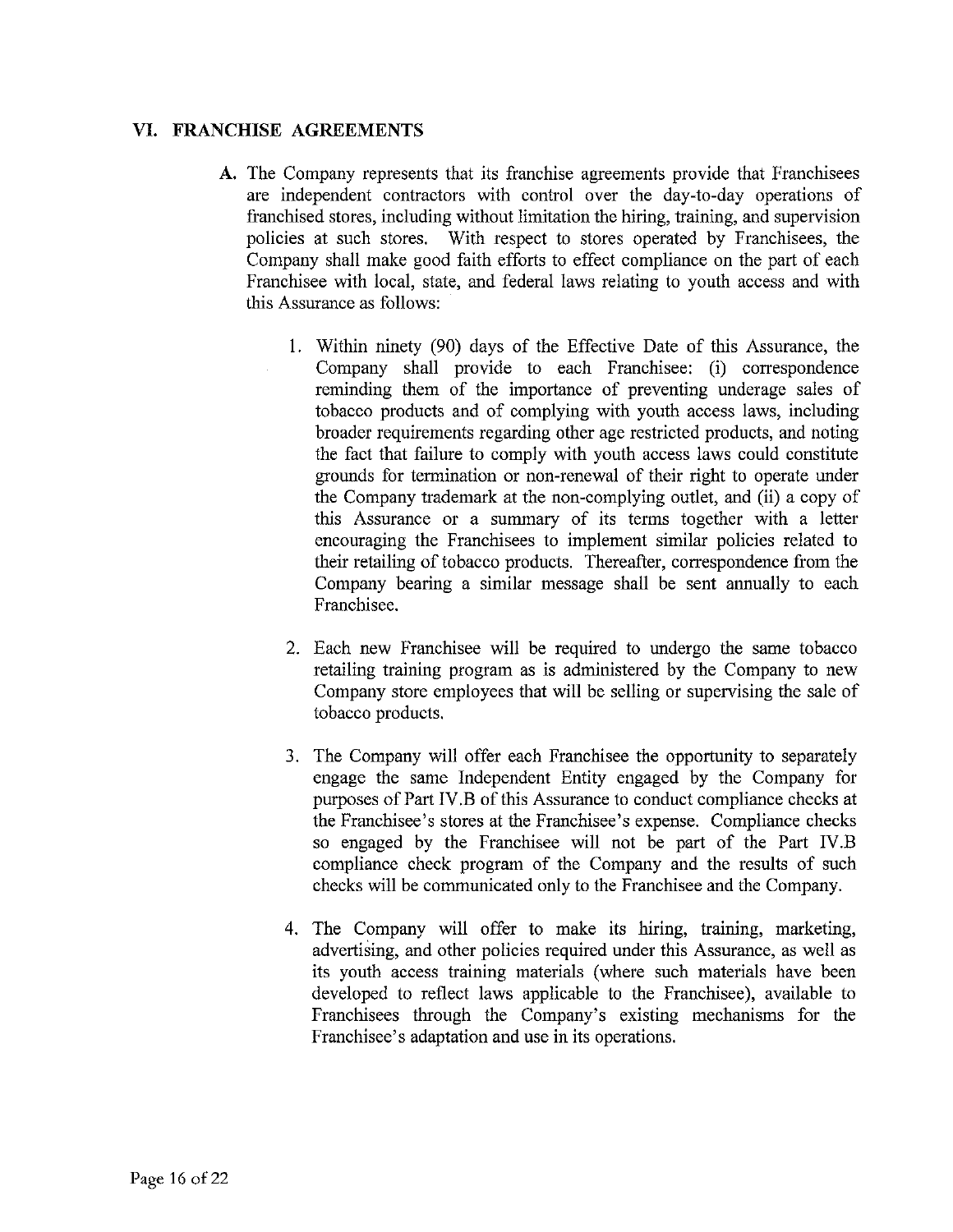- 5. In evaluating available legal options to discipline, terminate, or nonrenew a franchise agreement, the Company shall give appropriate consideration to violation(s) of youth access laws.
- 6. Each newly entered or renewed franchise agreement entered into by the Company shall incorporate provisions into all franchise agreements at the time the agreement is initiated or renewed that generally requires the Franchisee to: (i) comply with youth access laws, (ii) not permit on the premises the sale of tobacco products to underage persons, and (iii) notify the Company within five (5) business days, in writing, of any notices of violation received from local, state, or federal authorities concerning the sale of tobacco to minors. These requirements can be broader and cover general compliance with all laws and regulations that pertain to the store. The franchise agreement shall provide that the violation(s) of youth access and other laws could constitute grounds for termination or non-renewal of the trademark authorization or franchise agreement.
- 7. The Company will advise its Franchisees in writing of its advertising policies (Part III.H) and recommend to its Franchisees that they follow these policies.

## **VII. MISCELLANEOUS PROVISIONS**

### **A. Written Policies**

- 1. Company policies relating to tobacco shall be in writing or electronic form via the Company's intranet communication system. The Company shall provide a written or electronic copy of those tobacco policies relating to each employee who sells tobacco within ninety (90) days of the Effective Date or upon hiring if that occurs thereafter.
- 2. Company policies intended to prevent underage tobacco sales, including employee training and discipline policies, shall be no less stringent or comprehensive than policies intended to prevent underage alcohol sales, except where differences in the law require different policies.
- 3. Company policies shall embody the standards and practices set forth in this Assurance.
- 4. Within ninety (90) days of the Effective Date, the Company shall provide to a person designated by the Attorneys General a copy of the policies it adopts in order to comply with this Assurance. Thereafter it shall provide copies of any changes or modifications to such policies to a person designated by the Attorneys General within ten (10) days of such change or modification.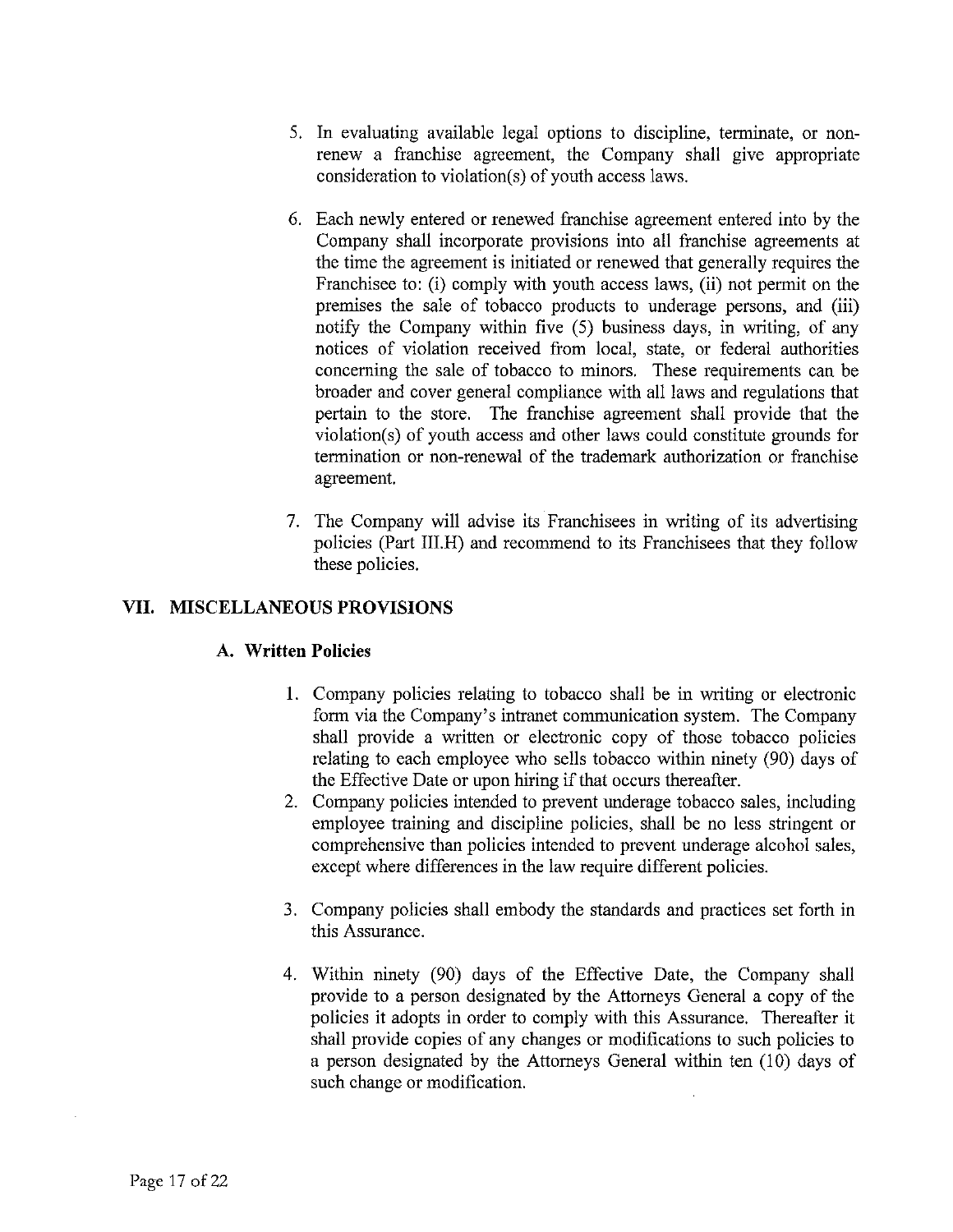### B. Implementation

Except where otherwise indicated in this Assurance, the Company agrees to adopt and implement the practices set forth in this Assurance on the following schedule:

- 1. Immediately upon the Effective Date, the Company will, if not already doing so, adopt and implement the following:
	- a) Hiring age limitation (Part II.A.l);
	- b) Vending Machines (Part III.A);
	- c) Restrictions on selling area (Part III.B);
	- d) Age limitations on smoking paraphernalia (Part III.C);
	- e) Monitor electronic age verification technology (Part III.E.6);
	- f) Minimum pack size (Part III.F);
	- g) Free Samples (Part III.J); and
	- h) Compliance Officer appointed (Part V.A.I).
- 2. Within sixty (60) days of the Effective Date, the Company will adopt and implement the following:
	- a) Supplemental training using current materials (Part II.B.6);
	- b) Supervision (Part II.C);
	- c) Age verification (Part III.E) other than completing any necessary cash register programming pursuant to Part III.E.3;
	- d) Cooperation with enforcement of youth access laws (Part III.D); and
	- e) Franchise agreement provisions for new or renewed agreements (Part VI.A.6).
- 3. Within ninety (90) days of the Effective Date, the Company will adopt and implement the following:
	- a) Providing information to new hires (Part II.A.2);
	- b) Requesting violation information from applicants (Part II.A 3);
	- c) Revisions to written training materials (other than CBT trainingsee Part II.B.4) and implementation of non-CBT training consistent with Assurance (Part II.B);
	- d) New hire and first assignment employee testing (Part II.B.5);
	- e) Sale of look-alike products (Part III.G);
	- f) Advertising (Part III.H);
	- g) Placement of minimum age signs (Part III.I);
	- h) Franchisee letters (Part VI.A.l);
	- i) Compliance Officer reporting system in place (Part V.A.2);
	- j) Providing policies and information to employees (Part VII.A.l and 2); and
	- k) Provide policies to Attorneys General (Part VII.A.4).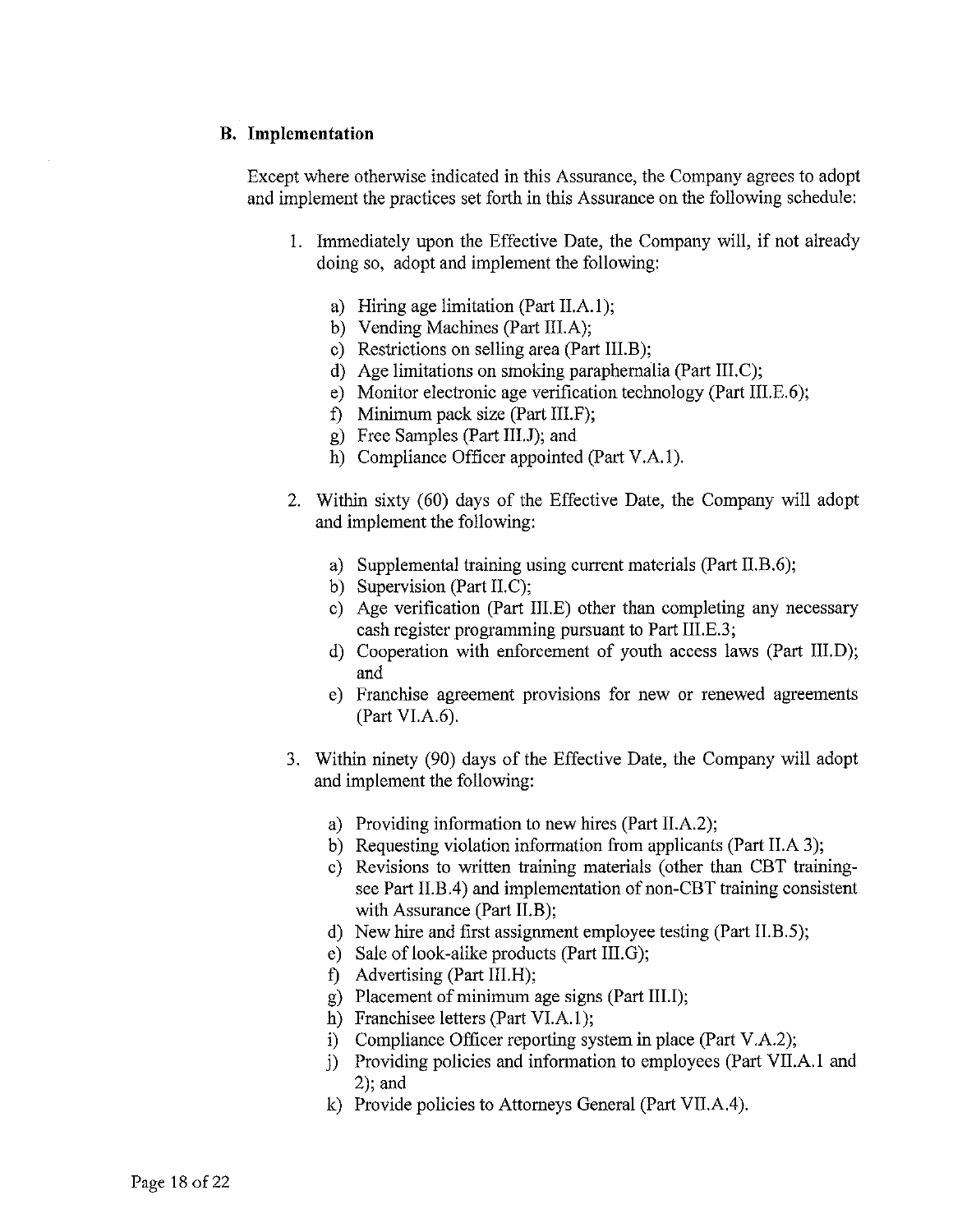- 4. Within one hundred and twenty (120) days of the Effective Date, the Company will have revisions to its Computer Based Training (CBT) materials completed (Part II.B.4).
- 5. Within one hundred fifty (150) days of the Effective Date, the Company will have the cash register programming completed (Part III.E.3).
- 6. Within one (1) year of the Effective Date, the Company will have completed annual testing of all existing employees subject to Part II.B.5.

# **C. Payment**

The Company agrees to voluntarily pay the total sum of \$225,000 to such accounts and addresses as the Attorneys General may direct within thirty (30) days after the Effective Date of the Assurance. Such sum is to be divided by the States as they agree, and is to be used by the individual States for attorney fees or costs of investigation, or it shall be placed in or applied to consumer education, public protection, or local consumer aid funds, including for the implementation of programs designed to decrease possession and use of tobacco products by minors or for any other purpose authorized by state law at the sole discretion of each State's Attorney General or as required by law.

# **D. Applicability**

This Assurance shall be binding on the Company, its successors, and assigns.

# E. **Modifications**

- 1. The parties reserve the right to discuss the viability of any or all of these provisions as they are implemented, having due regard for changes in laws and regulations, as well as changes in equipment, technology, or methodology of retail sales over time. In particular, to the extent that unlawful underage sales continue to occur in spite of the Company's compliance with the provisions of this Assurance, the Attorneys General expressly reserve any and all enforcement options available for addressing such non-compliance, including without limitation the right to renew discussions with the Company for the purpose of establishing additional and/or different practices, policies, or procedures designed to eliminate or further reduce underage tobacco sales.
- 2. Any modifications to this Assurance shall be by written agreement of the affected parties and, in the case of the Company, signed by a duly authorized officer of the Company holding the title of Senior Vice President or higher.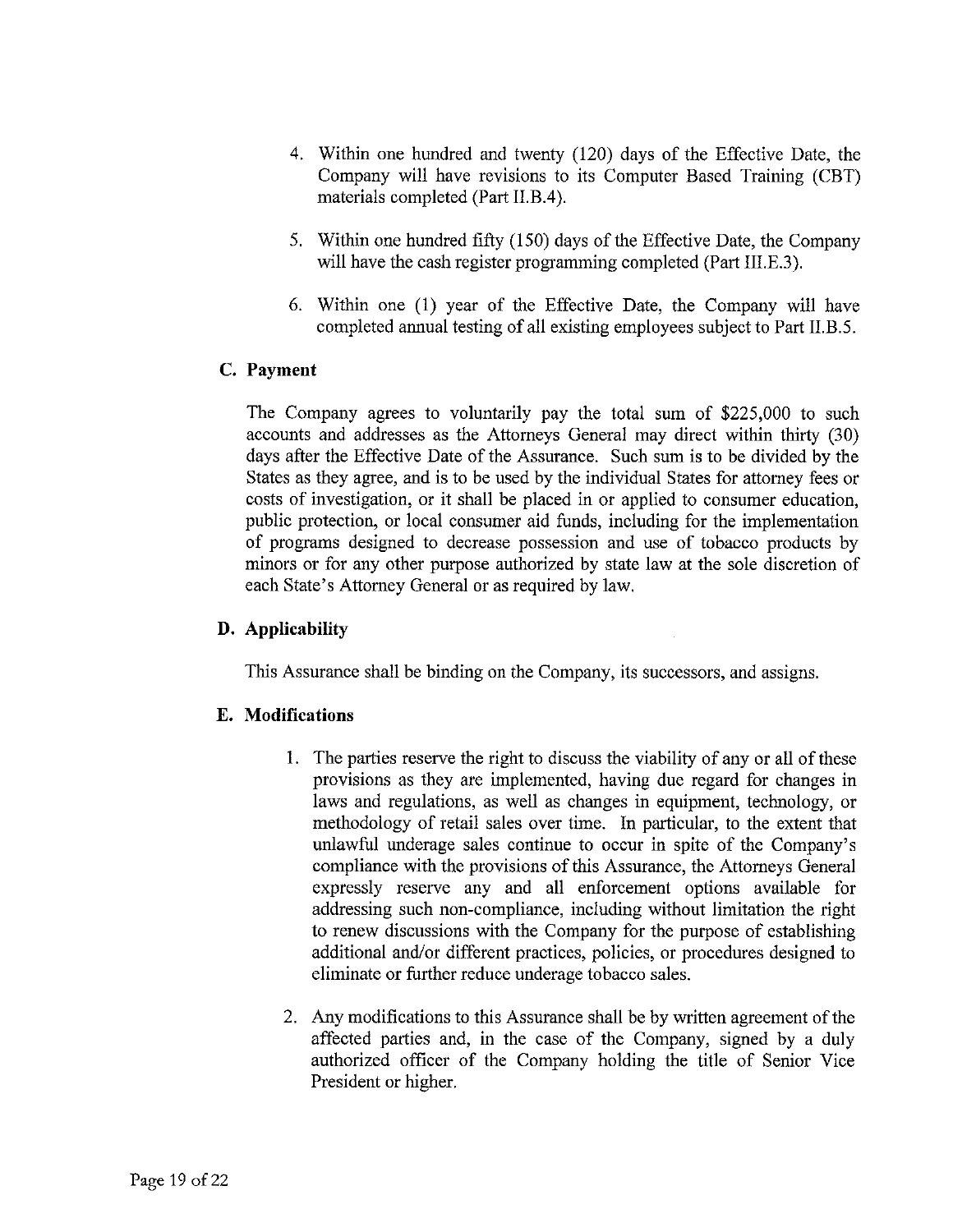### F. **Scope of Agreement**

- 1. This Assurance hereby releases and resolves any and all claims of the Attorneys General as may arise from Consumer Protection jurisdiction (pursuant to the statutes set forth in footnote 2) over the acts and practices of the Company and its employees, officers, directors, and agents relating to tobacco sales to minors occurring prior to the Effective Date. Nothing herein shall affect other remedies available to any state or local jurisdiction in connection with a past or future underage sale of tobacco at a particular retail location, including fines, administrative penalties, permit suspensions, or any other remedy, sanction, or penalty that may be available to state or local authorities under applicable law.
- 2. Prior to seeking enforcement of this Assurance, a signatory Attorney General shall contact the Compliance Officer and provide the Company thirty (30) days advance written notice prior to instituting any proceeding under the States' Consumer Protection jurisdiction alleging a violation of this Assurance.

## **G. Counterparts**

This Assurance may be executed in counterparts.

### **H. Conflict with Applicable Laws**

No provision of this Assurance is intended or shall be interpreted to authorize conduct in violation of applicable local, state, or federal law, which law supersedes any and all terms of this Assurance in conflict with such law.

### **I. Effective Date**

This Assurance shall take effect on June 1, 2011.

DATED:  $5-(3-7)$ 

CIRCLE K STORES INC. and MAC'S CONVENIENCE STORES LLC. (the "Company")

**B y : C** *^y/Y<sup>D</sup> <z^AcuL L\_* Brian Hannasch, Chief Operating Officer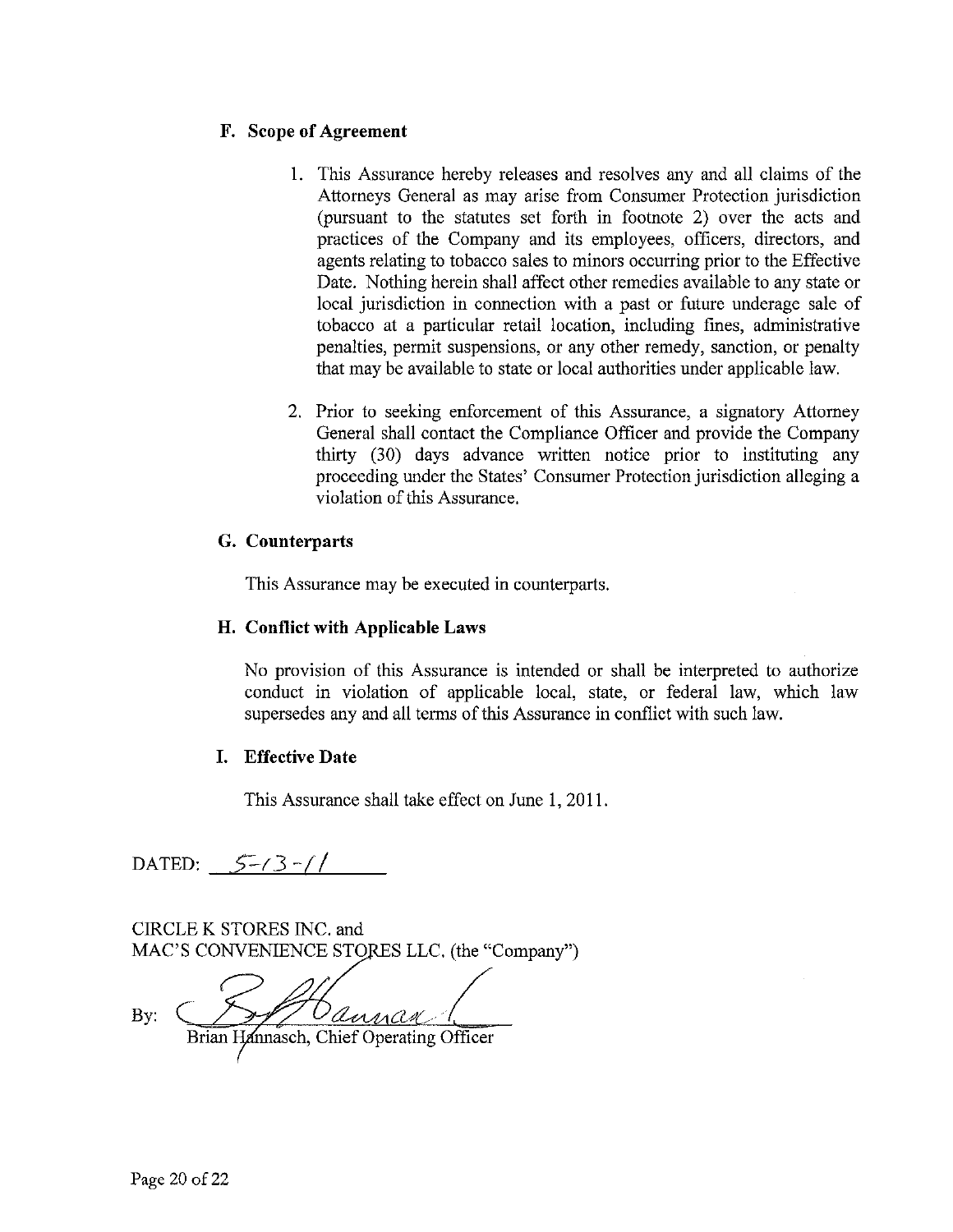Tom Home Attorney General State of Arizona

Michael DeWine Attorney General State of Ohio

Luther Strange Attorney General State of Alabama

John J. Burns Attorney General State of Alaska

George Jepsen Attorney General State of Connecticut

Irvin B. Nathan Attorney General District of Columbia

Samuel S. Olens Attorney General State of Georgia

Lawrence G. Wasden Attorney General State of Idaho

Tom Miller Attorney General State of Iowa

Jack Conway Attorney General State of Kentucky

William J. Schneider Attorney General State of Maine

Kamala D. Harris Attorney General State of California

Rob McKenna Attorney General State of Washington

Dustin McDaniel Attorney General State of Arkansas

Joseph R. Biden III Attorney General State of Delaware

Pamela Jo Bondi Attorney General State of Florida

David M. Louie Attorney General State of Hawaii

Lisa Madigan Attorney General State of Illinois

Derek Schmidt Attorney General State of Kansas

James D. Caldwell Attorney General State of Louisiana

Douglas F. Gansler Attorney General State of Maryland